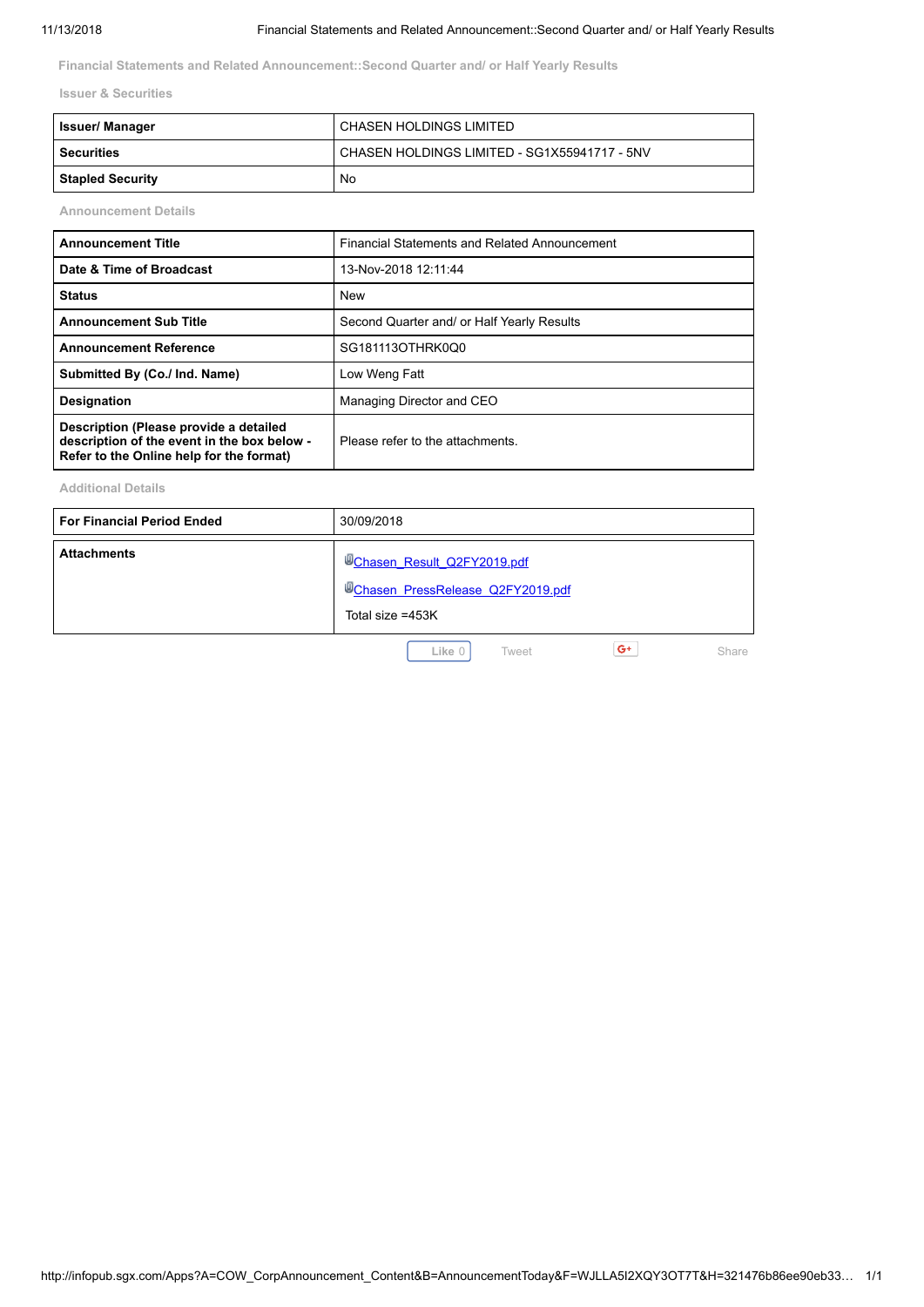

Company registration number: 199906814G

# **SECOND QUARTER ("Q2FY2019") AND HALF YEAR ("1HFY2019") FINANCIAL STATEMENTS FOR THE PERIOD ENDED 30 SEPTEMBER 2018**

## **PART I - INFORMATION REQUIRED FOR QUARTERLY (Q1, Q2 & Q3), HALF-YEAR AND FULL YEAR ANNOUNCEMENT**

**1(a)(i) An income statement for the group, together with a comparative statement for the corresponding period of the immediately preceding financial year**

**Consolidated Statement of Profit or Loss and Other Comprehensive Income**

|                                     | Group          |                    |         | Group           |                |         |
|-------------------------------------|----------------|--------------------|---------|-----------------|----------------|---------|
|                                     |                | Three months ended |         | Half year ended |                |         |
|                                     | 30-Sep-18      | 30-Sep-17          | Change  | 30-Sep-18       | 30-Sep-17      | Change  |
|                                     | <b>S\$'000</b> | S\$'000            | %       | S\$'000         | <b>S\$'000</b> | %       |
| Revenue                             | 33,119         | 29,772             | 11%     | 64,713          | 60,990         | 6%      |
| Cost of sales                       | (24,922)       | (22,611)           | 10%     | (49,375)        | (46,809)       | 5%      |
| Gross profit                        | 8,197          | 7,161              | 14%     | 15,338          | 14,181         | 8%      |
| Other operating income              | 443            | 450                | $-2%$   | 1,043           | 927            | 13%     |
| Distribution and selling expenses   | (2, 165)       | (1,905)            | 14%     | (4, 496)        | (4,017)        | 12%     |
| Administrative expenses             | (3,882)        | (3, 416)           | 14%     | (7, 417)        | (6,686)        | 11%     |
| Other operating expenses            | (570)          | (401)              | 42%     | (643)           | (579)          | 11%     |
| Finance expenses                    | (376)          | (418)              | $-10%$  | (748)           | (706)          | 6%      |
| Profit before income tax            | 1,647          | 1,471              | 12%     | 3,077           | 3,120          | $-1%$   |
| Income tax expense                  | (434)          | (447)              | $-3%$   | (862)           | (1, 138)       | $-24%$  |
| Net profit for the financial period | 1,213          | 1,024              | 18%     | 2,215           | 1,982          | 12%     |
| Profit / (loss) attributable to:    |                |                    |         |                 |                |         |
| Equity holders of the Company       | 1,315          | 951                | 38%     | 2,802           | 1,706          | 64%     |
| Non-controlling interests           | (102)          | 73                 | $-240%$ | (587)           | 276            | $-313%$ |
| Net profit for the financial period | 1,213          | 1,024              | 18%     | 2,215           | 1,982          | 12%     |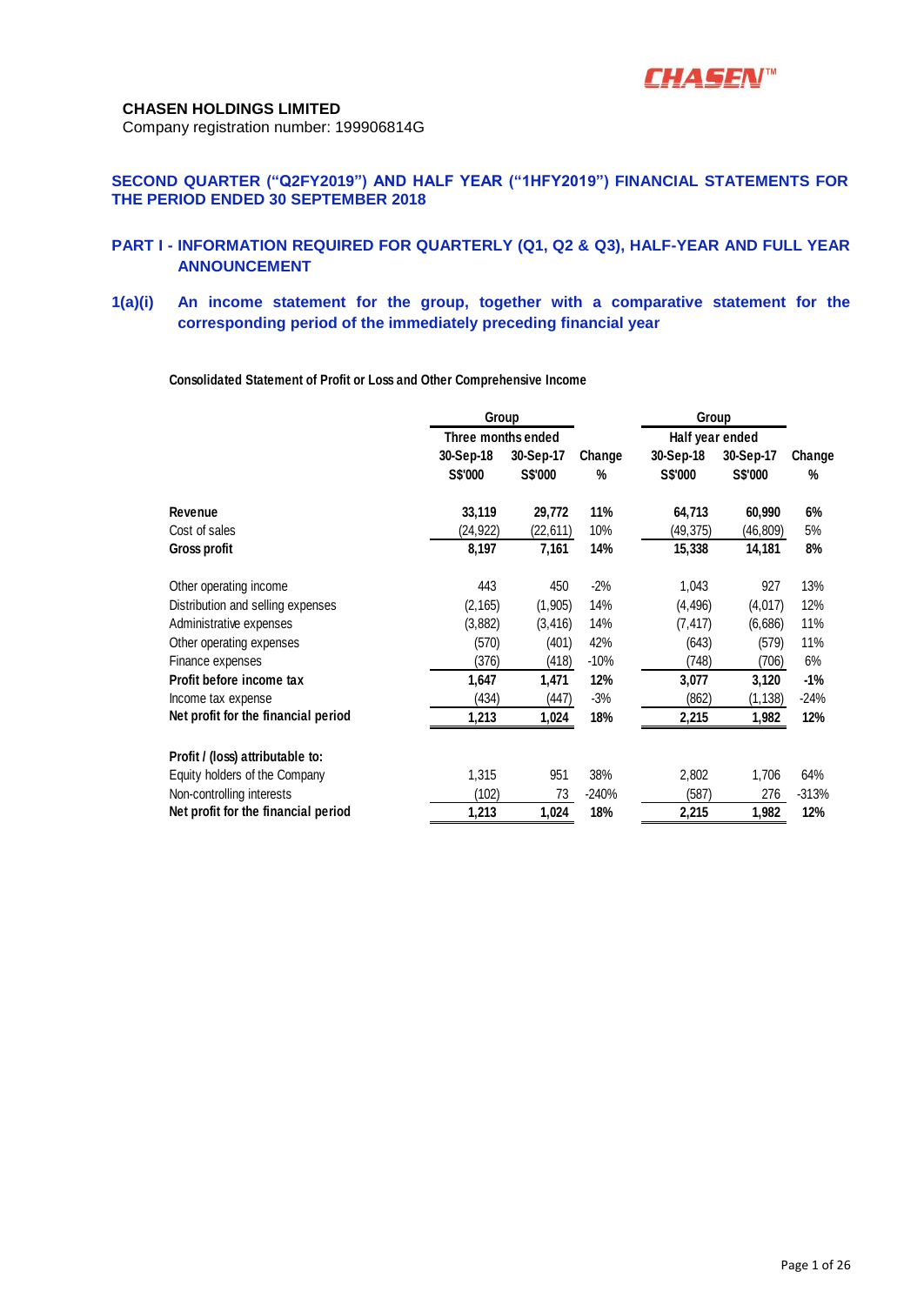

Company registration number: 199906814G

# **1(a)(ii) A statement of comprehensive income for the group, together with a comparative statement for the corresponding period of the immediately preceding financial year**

**Consolidated Statement of Profit or Loss and Other Comprehensive Income (Cont'd)**

|                                      | Group<br>Three months ended |                             |             |                             | Group                       |             |
|--------------------------------------|-----------------------------|-----------------------------|-------------|-----------------------------|-----------------------------|-------------|
|                                      |                             |                             |             | Half year ended             |                             |             |
|                                      | 30-Sep-18<br><b>S\$'000</b> | 30-Sep-17<br><b>S\$'000</b> | Change<br>% | 30-Sep-18<br><b>S\$'000</b> | 30-Sep-17<br><b>S\$'000</b> | Change<br>% |
| Net profit for the financial period  | 1,213                       | 1,024                       | 18%         | 2,215                       | 1,982                       | 12%         |
| Other comprehensive (loss) / income: |                             |                             |             |                             |                             |             |
| Exchange differences on translating  |                             |                             |             |                             |                             |             |
| foreign operations                   | (1,201)                     | 130                         | N.M.        | (1,082)                     | 285                         | -480%       |
| Other comprehensive (loss) /         |                             |                             |             |                             |                             |             |
| income for the period, net of tax    | (1, 201)                    | 130                         | <b>N.M.</b> | (1,082)                     | 285                         | -480%       |
| Total comprehensive income for       |                             |                             |             |                             |                             |             |
| the period                           | 12                          | 1,154                       | $-99%$      | 1,133                       | 2,267                       | $-50%$      |
| Total comprehensive income /         |                             |                             |             |                             |                             |             |
| (loss) attributable to:              |                             |                             |             |                             |                             |             |
| Owners of the Company                | 175                         | 1.066                       | -84%        | 1,773                       | 1,924                       | -8%         |
| Non-controlling interests            | (163)                       | 88                          | $-285%$     | (640)                       | 343                         | $-287%$     |
| Total comprehensive income for       |                             |                             |             |                             |                             |             |
| the period                           | 12                          | 1,154                       | $-99%$      | 1,133                       | 2,267                       | $-50%$      |

Note: N.M. - Not meaningful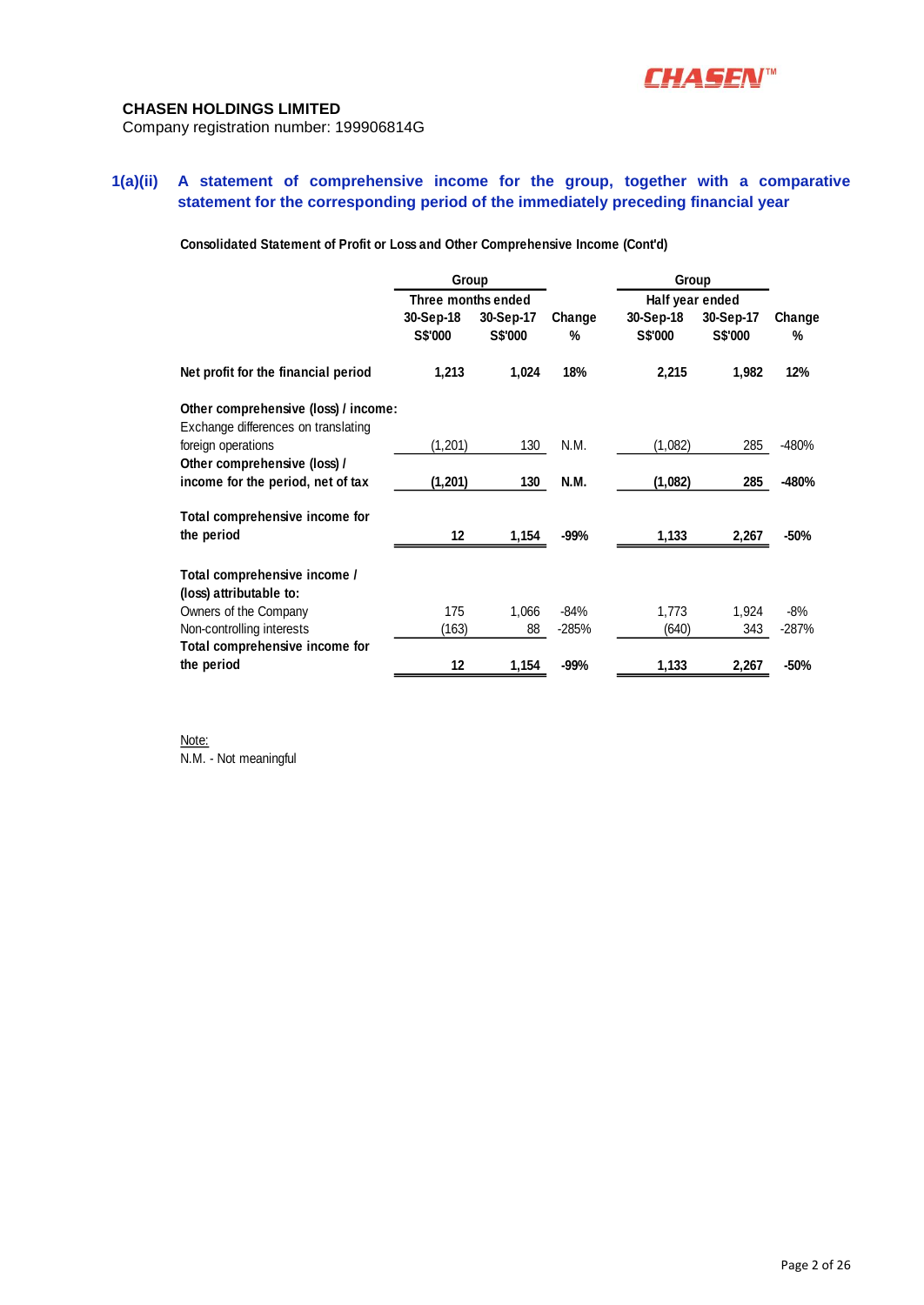

Company registration number: 199906814G

# **1(a)(iii) Profit before income tax is arrived at after charging/(crediting) the following:**

|                                     | Group              |                |         | Group           |                |         |
|-------------------------------------|--------------------|----------------|---------|-----------------|----------------|---------|
|                                     | Three months ended |                |         | Half year ended |                |         |
|                                     | 30-Sep-18          | 30-Sep-17      | Change  | 30-Sep-18       | 30-Sep-17      | Change  |
|                                     | <b>S\$'000</b>     | <b>S\$'000</b> | %       | <b>S\$'000</b>  | <b>S\$'000</b> | %       |
| Allowance for doubtful trade        |                    |                |         |                 |                |         |
| receivables                         |                    | 150            | $-100%$ |                 | 150            | $-100%$ |
| Amortisation of club membership *   |                    |                | N.M.    |                 | ٠              | N.M.    |
| Amortisation of intangible assets   |                    | 49             | $-100%$ |                 | 97             | $-100%$ |
| Amortisation of land use rights     | 5                  |                | N.M.    | 10              |                | N.M.    |
| Bad debts written-off (trade)       |                    | 21             | $-100%$ | 26              | 21             | 24%     |
| Depreciation of property, plant and |                    |                |         |                 |                |         |
| equipment                           | 1,491              | 1,596          | $-7%$   | 3,090           | 3,158          | $-2%$   |
| Finance expenses                    | 376                | 418            | $-10%$  | 748             | 706            | 6%      |
| Interest income                     | (8)                | (1)            | 700%    | (43)            | (13)           | 231%    |
| Net gain on disposal of plant and   |                    |                |         |                 |                |         |
| equipment                           | (7)                | (113)          | $-94%$  | (6)             | (118)          | $-95%$  |
| Realised foreign exchange (gain) /  |                    |                |         |                 |                |         |
| loss                                | (8)                | 16             | $-150%$ | 6               | 40             | $-85%$  |
| Unrealised foreign exchange loss    | 359                | 65             | 452%    | 178             | 41             | 334%    |

## Note:

N.M. - Not meaningful

\* - Less than S\$1,000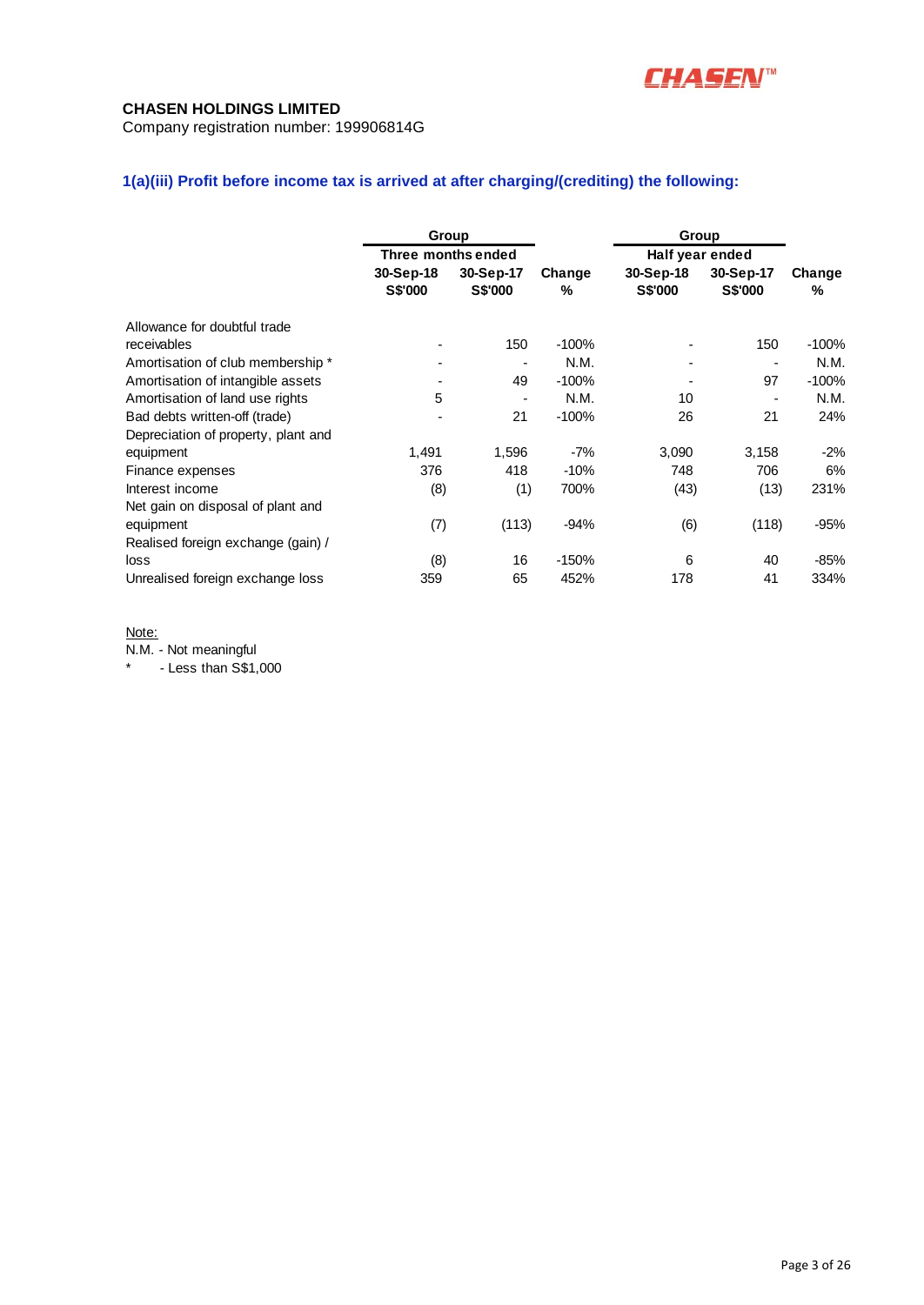

Company registration number: 199906814G

# **1(b)(i) A statement of financial position (for the issuer and group), together with a comparative statement as at the end of the immediately preceding financial year**

# **Statements of Financial Position**

|                                                | Group                         |                               | Company                              |                               |
|------------------------------------------------|-------------------------------|-------------------------------|--------------------------------------|-------------------------------|
|                                                | As at<br>30-Sep-18<br>S\$'000 | As at<br>31-Mar-18<br>S\$'000 | As at<br>30-Sep-18<br><b>S\$'000</b> | As at<br>31-Mar-18<br>S\$'000 |
| <b>ASSETS</b>                                  |                               |                               |                                      |                               |
| <b>Non-current assets</b>                      |                               |                               |                                      |                               |
| Investment property                            | 950                           | 950                           | 2,516                                |                               |
| Property, plant and equipment                  | 39,377                        | 38,311                        |                                      |                               |
| Investment in subsidiaries                     |                               |                               | 38,150                               | 38,175                        |
| Investment in associates                       |                               |                               |                                      |                               |
| Goodwill on consolidation                      | 10,559                        | 10,559                        |                                      |                               |
| Intangible assets                              |                               |                               |                                      |                               |
| Land use rights                                | 913                           | 966                           |                                      |                               |
| Club membership                                | 5                             | 5                             |                                      |                               |
| Financial assets, fair value through other     |                               |                               |                                      |                               |
| comprehensive income                           | 5,165                         | 5,165                         | 533                                  | 533                           |
| Deferred tax assets                            | 1,256                         | 1,260                         |                                      |                               |
| Other receivables, deposits and prepayments    | 1,066                         | 1,029                         |                                      |                               |
|                                                | 59,291                        | 58,245                        | 41,199                               | 38,708                        |
| <b>Current assets</b>                          |                               |                               |                                      |                               |
| Inventories                                    | 5,256                         | 5,075                         |                                      |                               |
| Gross amount due from customers on contract    |                               |                               |                                      |                               |
| work-in-progress                               | 997                           | 313                           |                                      |                               |
| Trade receivables                              | 39,405                        | 41,826                        |                                      |                               |
| Other receivables, deposits and prepayments    | 18,360                        | 16,341                        | 136                                  | 46                            |
| Amount due from subsidiaries                   |                               |                               | 43,789                               | 47,343                        |
| Cash and cash equivalents                      | 10,981                        | 10,819                        | 144                                  | 303                           |
|                                                | 74,999                        | 74,374                        | 44,069                               | 47,692                        |
| <b>Total assets</b>                            | 134,290                       |                               | 85,268                               | 86,400                        |
|                                                |                               | 132,619                       |                                      |                               |
| <b>EQUITY AND LIABILITIES</b><br><b>Equity</b> |                               |                               |                                      |                               |
| Share capital                                  | 53,086                        | 52,798                        | 82,614                               | 82,326                        |
| Treasury shares                                | (145)                         | (145)                         | (145)                                | (145)                         |
| Other reserves                                 | (6, 520)                      | (3,268)                       | (4, 587)                             | (4, 587)                      |
| Retained profits                               | 22,398                        | 20,757                        | 4,195                                | 4,638                         |
| Equity attributable to owners of the Company   | 68,819                        | 70,142                        | 82,077                               | 82,232                        |
| Non-controlling interests                      | 4,747                         | 3,802                         |                                      |                               |
| <b>Total equity</b>                            | 73,566                        | 73,944                        | 82,077                               | 82,232                        |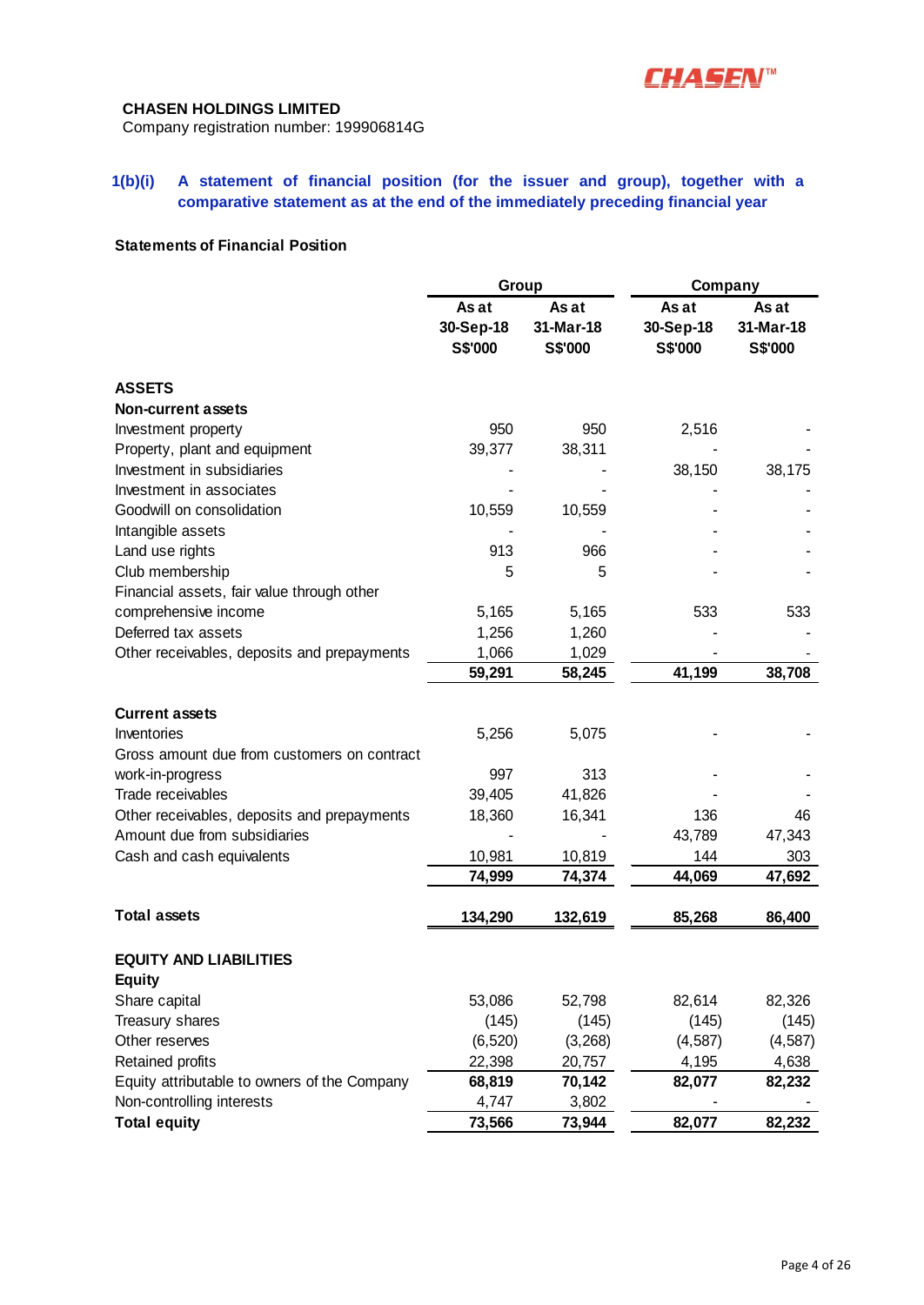

Company registration number: 199906814G

# **Statements of Financial Position (Cont'd)**

|                                     | Group                         |                               |                               | Company                       |  |
|-------------------------------------|-------------------------------|-------------------------------|-------------------------------|-------------------------------|--|
|                                     | As at<br>30-Sep-18<br>S\$'000 | As at<br>31-Mar-18<br>S\$'000 | As at<br>30-Sep-18<br>S\$'000 | As at<br>31-Mar-18<br>S\$'000 |  |
| <b>Non-current liabilities</b>      |                               |                               |                               |                               |  |
| <b>Bank loans</b>                   | 3,191                         | 2,094                         | 1,299                         | 227                           |  |
| Finance lease payables              | 2,187                         | 2,477                         |                               |                               |  |
| Deferred tax liabilities            | 879                           | 1,073                         |                               |                               |  |
|                                     | 6,257                         | 5,644                         | 1,299                         | 227                           |  |
| <b>Current liabilities</b>          |                               |                               |                               |                               |  |
| Bank loans                          | 29,027                        | 28,551                        | 1,228                         | 3,423                         |  |
| Finance lease payables              | 1,801                         | 2,250                         |                               |                               |  |
| Trade payables                      | 14,941                        | 15,349                        |                               |                               |  |
| Other payables and accruals         | 8,083                         | 6,794                         | 660                           | 514                           |  |
| Income tax payable                  | 615                           | 87                            | 4                             | 4                             |  |
|                                     | 54,467                        | 53,031                        | 1,892                         | 3,941                         |  |
| <b>Total liabilities</b>            | 60,724                        | 58,675                        | 3,191                         | 4,168                         |  |
| <b>Total equity and liabilities</b> | 134,290                       | 132,619                       | 85,268                        | 86,400                        |  |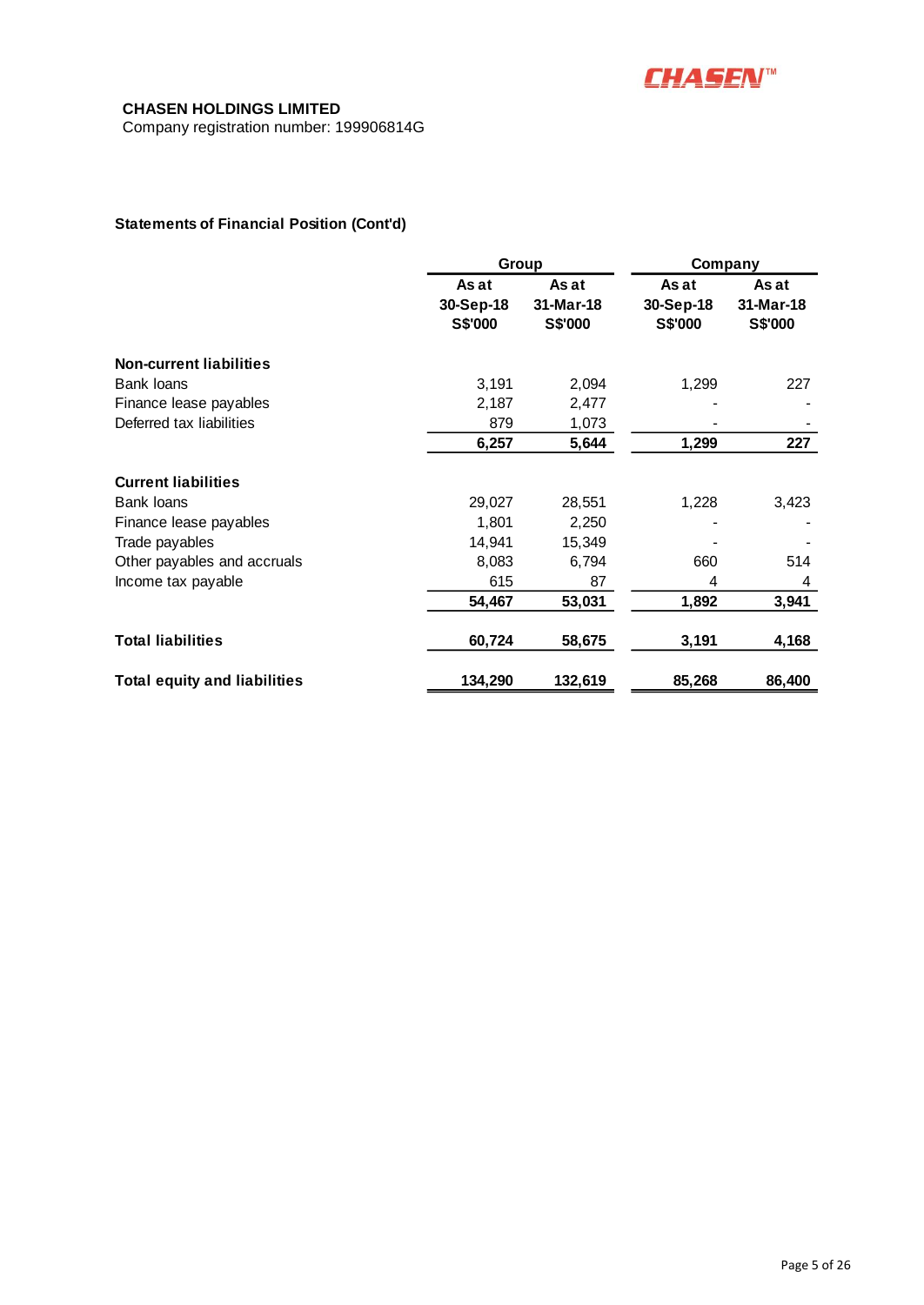

Company registration number: 199906814G

- **1(b)(ii) In relation to the aggregate amount of group's borrowing and debt securities, specify the following as at the end of the current financial period reported on with comparative figures as at the end of the immediately preceding financial year:-**
	- **(A) the amount repayable in one year or less, or on demand;**
	- **(B) the amount repayable after one year;**
	- **(C) whether the amounts are secured or unsecured; and**
	- **(D) details of any collaterals.**

|                                                       | As at<br>30-Sep-18               |                             | As at<br>31-Mar-18               |                      |  |
|-------------------------------------------------------|----------------------------------|-----------------------------|----------------------------------|----------------------|--|
|                                                       | <b>Secured</b><br><b>S\$'000</b> | <b>Unsecured</b><br>S\$'000 | <b>Secured</b><br><b>S\$'000</b> | Unsecured<br>S\$'000 |  |
| Amount repayable in one year<br>or less, or on demand | 20,947                           | 9,881                       | 22,837                           | 5,161                |  |
| repayable after one<br>Amount<br>year                 | 4,713                            | 665                         | 3.975                            | 3,399                |  |
| <b>Total</b>                                          | 25,660                           | 10,546                      | 26,812                           | 8,560                |  |

## **Details of collateral**

The banking facilities are secured by the following collaterals:

- (a) legal mortgage of the Group's investment property and leasehold buildings;
- (b) pledge of fixed deposits amounting to \$1.4 million (31 March 2018: \$1.7 million); and
- (c) assignment of contract proceeds from specific projects undertaken by certain subsidiaries.

In addition, the banking facilities are secured by:

- (a) corporate guarantee by the Company and a subsidiary; and
- (b) personal guarantee from directors of certain subsidiaries that are not wholly-owned by the Group;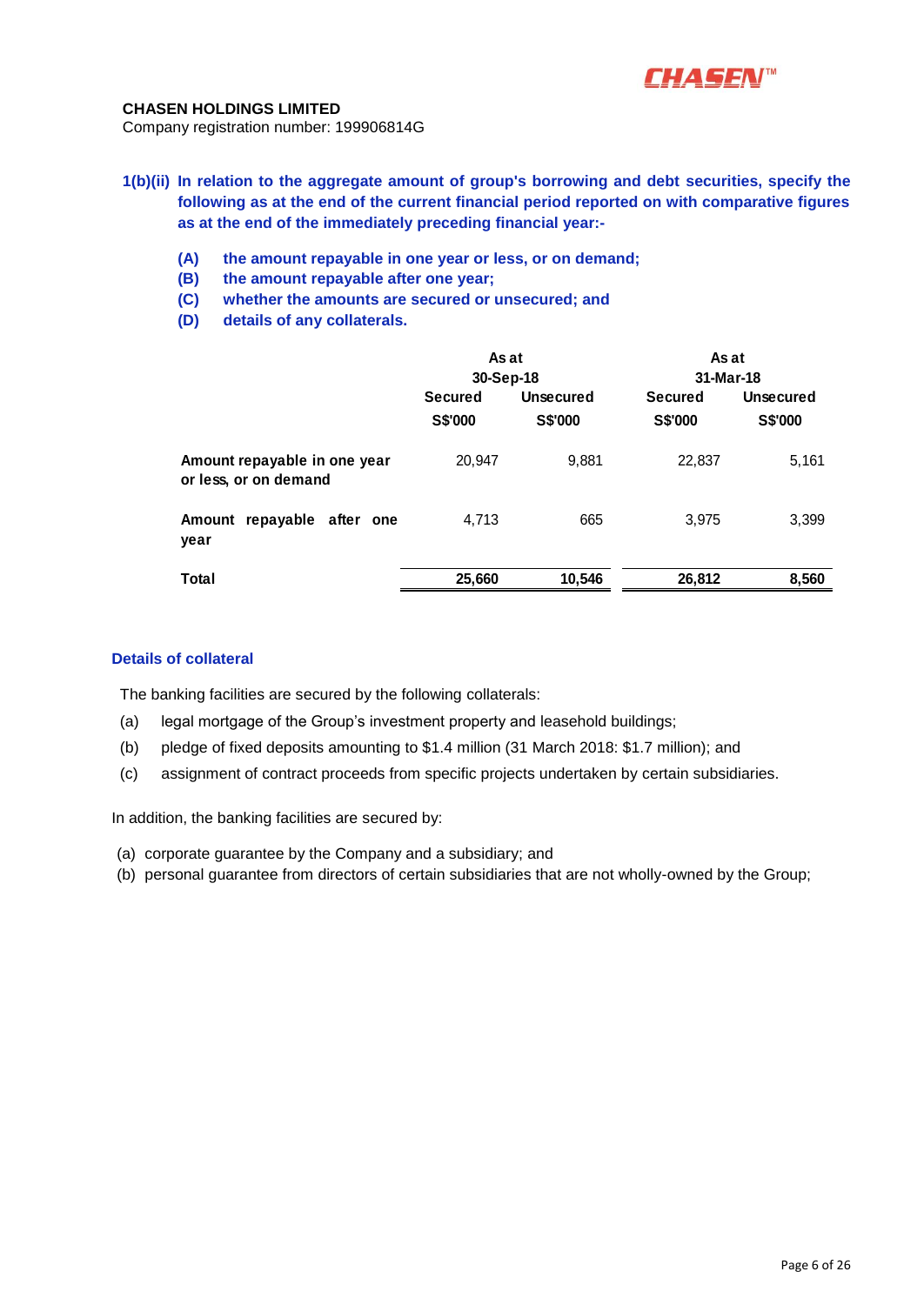

Company registration number: 199906814G

# **1(c) A statement of cash flows (for the group), together with a comparative statement for the corresponding period of the immediately preceding financial year**

# **Consolidated Statement of Cash Flows**

|                                               | Group              |                | Group           |                |  |
|-----------------------------------------------|--------------------|----------------|-----------------|----------------|--|
|                                               | Three months ended |                | Half year ended |                |  |
|                                               | 30-Sep-18          | 30-Sep-17      | 30-Sep-18       | 30-Sep-17      |  |
|                                               | S\$'000            | <b>S\$'000</b> | <b>S\$'000</b>  | <b>S\$'000</b> |  |
| Cash flows from operating activities          |                    |                |                 |                |  |
| Profit before income tax                      | 1,647              | 1,471          | 3,077           | 3,120          |  |
| <b>Adjustments for:</b>                       |                    |                |                 |                |  |
| Allowance for doubtful trade receivables      | $\blacksquare$     | 150            |                 | 150            |  |
| Amortisation of club membership *             |                    |                |                 |                |  |
| Amortisation of intangible assets             |                    | 49             |                 | 97             |  |
| Amortisation of land use rights               | 5                  |                | 10              |                |  |
| Bad-debt written-off                          |                    | 21             | 26              | 21             |  |
| Depreciation of property, plant and equipment | 1,491              | 1,596          | 3,090           | 3,158          |  |
| Finance expenses                              | 376                | 418            | 748             | 706            |  |
| Interest income                               | (8)                | (1)            | (43)            | (13)           |  |
| Net gain on disposal of plant and equipment   | (7)                | (113)          | (6)             | (118)          |  |
| Operating cash flows before working           |                    |                |                 |                |  |
| capital changes                               | 3,504              | 3,591          | 6,902           | 7,121          |  |
| <b>Movement in working capital:</b>           |                    |                |                 |                |  |
| Inventories                                   | 186                | (624)          | (181)           | (640)          |  |
| Gross amount due from customers on contract   |                    |                |                 |                |  |
| work-in-progess                               | (455)              | 34             | (684)           | 1,942          |  |
| Trade and other receivables                   | 1,082              | (4, 871)       | 339             | (6,064)        |  |
| Trade and other payables                      | (723)              | 1,001          | 689             | (1, 915)       |  |
| Cash generated from / (used in) operations    | 3,594              | (869)          | 7,065           | 444            |  |
| Income tax refunded / (paid)                  | 145                | (440)          | (334)           | (540)          |  |
| Net cash generated from / (used in)           |                    |                |                 |                |  |
| operating activities                          | 3,739              | (1, 309)       | 6,731           | (96)           |  |

Note: \* - Less than S\$1,000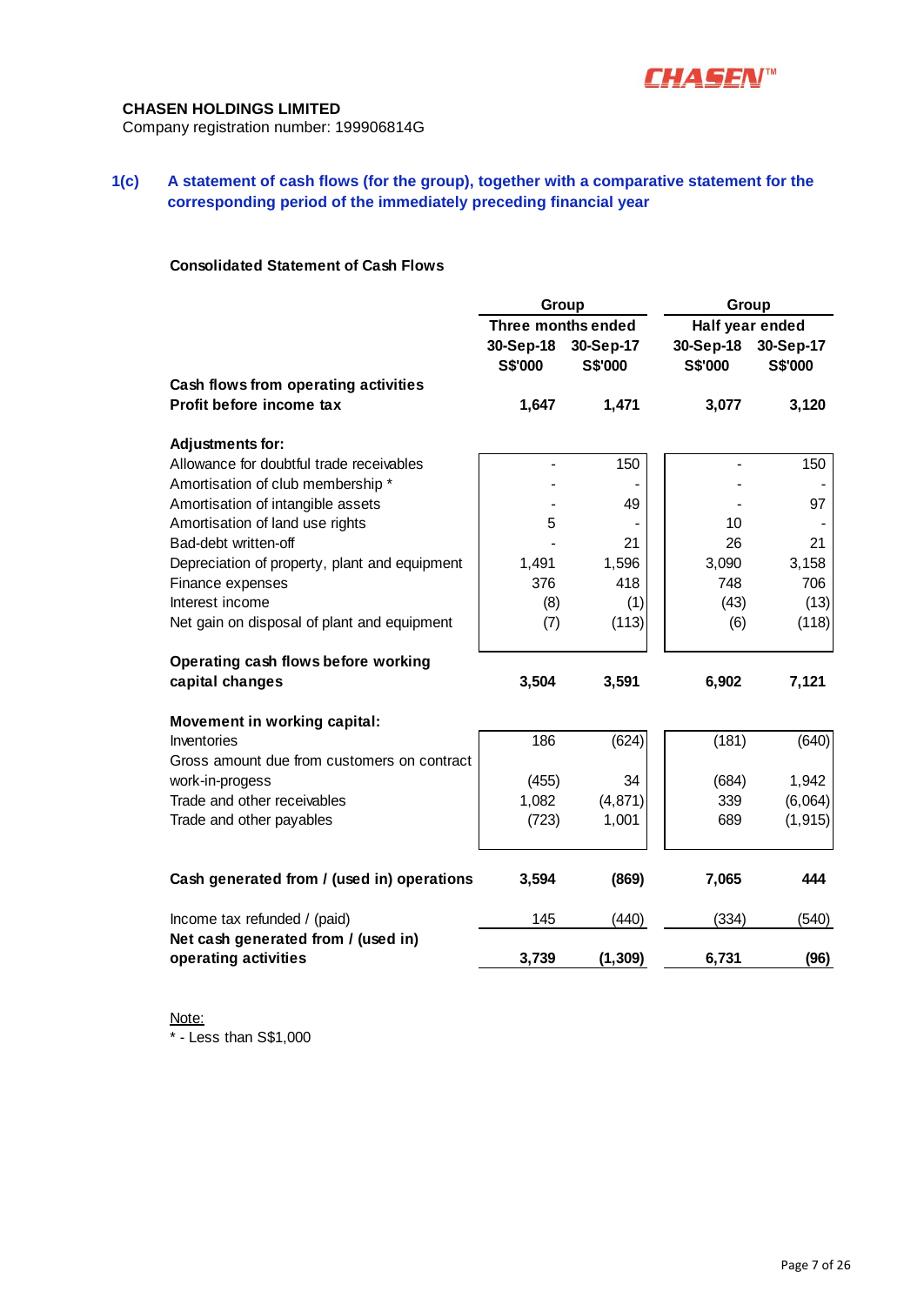

Company registration number: 199906814G

# **Consolidated Statement of Cash Flows (Cont'd)**

|                                                                | Group<br>Group     |           |                 |                |
|----------------------------------------------------------------|--------------------|-----------|-----------------|----------------|
|                                                                | Three months ended |           | Half year ended |                |
|                                                                | 30-Sep-18          | 30-Sep-17 | 30-Sep-18       | 30-Sep-17      |
|                                                                | <b>S\$'000</b>     | S\$'000   | <b>S\$'000</b>  | <b>S\$'000</b> |
| Cash flows from investing activities                           |                    |           |                 |                |
| Acquisition of a subsidiary without change of                  |                    |           |                 |                |
| control                                                        | (192)              |           | (192)           |                |
| Interest received                                              | 8                  | 1         | 43              | 13             |
| Purchase of plant and equipment                                | (2, 274)           | (1, 438)  | (4, 262)        | (2, 349)       |
| Proceeds from disposal of plant and                            |                    |           |                 |                |
| equipment                                                      | 59                 | 123       | 78              | 128            |
| Proceeds from disposal of a subsidiary without                 |                    |           |                 |                |
| change of control                                              | 34                 |           | 34              |                |
| Effect of foreign currency re-alignment on                     |                    |           |                 |                |
| investing activities                                           | (982)              | 75        | (1,043)         | 183            |
|                                                                |                    |           |                 |                |
| Net cash flows used in investing activities                    | (3, 347)           | (1, 239)  | (5, 342)        | (2,025)        |
| Cash flows from financing activities                           |                    |           |                 |                |
| Dividend paid to equity holders                                | (1, 161)           | (371)     | (1, 161)        | (371)          |
| Interest paid                                                  | (376)              | (418)     | (748)           | (706)          |
| Proceeds from bank loans                                       | 16,076             | 7,916     | 24,847          | 15,504         |
| Proceeds from warrant conversion                               |                    | 59        |                 | 833            |
| Repayment of bank loans                                        | (13, 219)          | (6, 594)  | (22, 981)       | (13, 418)      |
| Repayment of finance lease payables                            | (422)              | (754)     | (1, 158)        | (2, 131)       |
| Release / (Pledge) of pledged fixed deposits                   |                    |           |                 |                |
| with banks                                                     | 352                |           | 352             | (370)          |
| Net cash flows generated from / (used in)                      |                    |           |                 |                |
| financing activities                                           | 1,250              | (162)     | (849)           | (659)          |
| Net increase / (decrease) in cash and cash                     |                    |           |                 |                |
| equivalents                                                    | 1,642              | (2,710)   | 540             | (2,780)        |
| Effects of exchange rates changes on cash                      |                    |           |                 |                |
| and cash equivalents                                           | (145)              | (40)      | (26)            | (26)           |
| Cash and cash equivalents as at beginning of                   |                    |           |                 |                |
| the period                                                     | 8,110              | 10,589    | 9,093           | 10,645         |
|                                                                |                    |           |                 |                |
| Cash and cash equivalents as at end of the<br>financial period | 9,607              | 7,839     | 9,607           | 7,839          |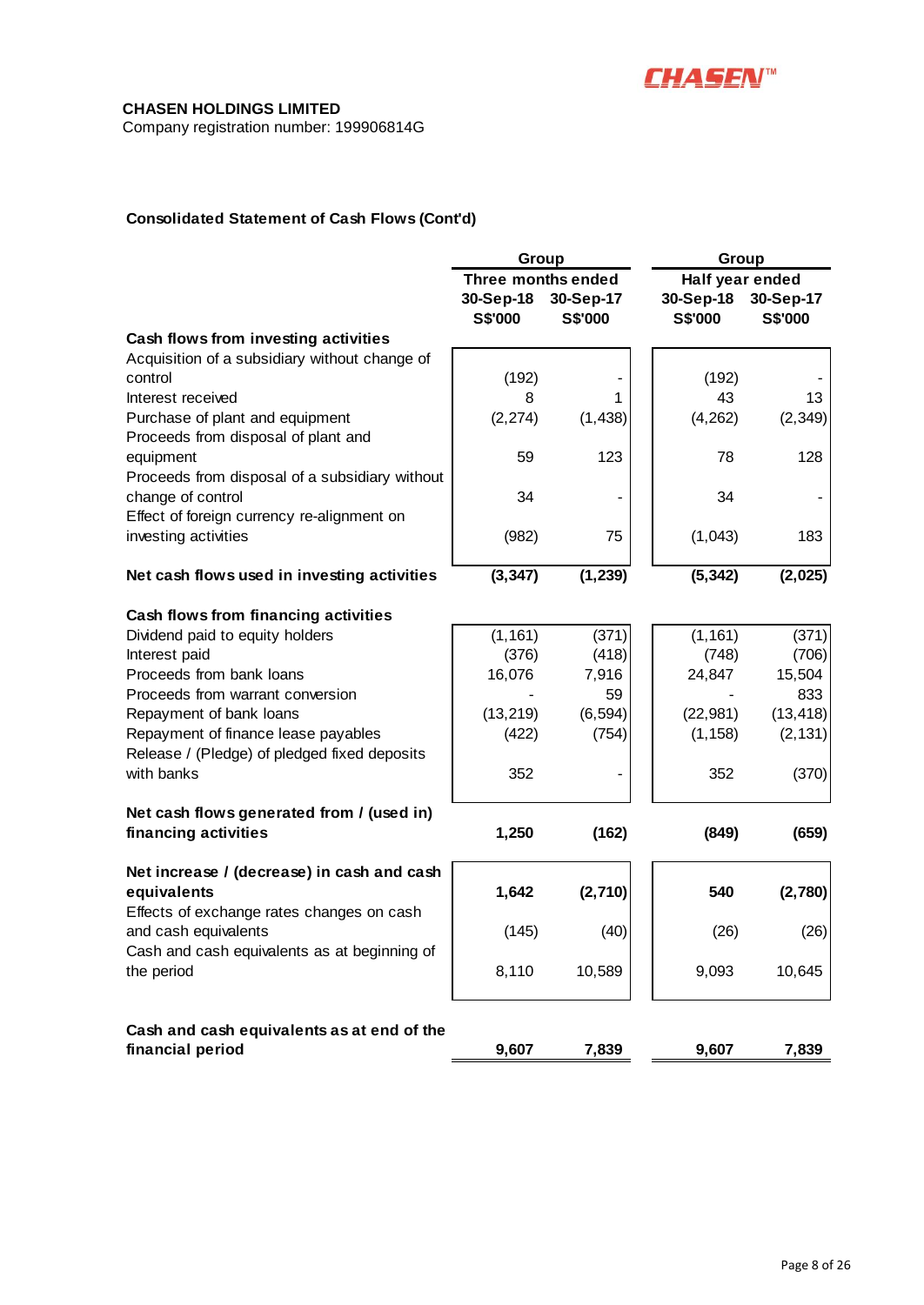

Company registration number: 199906814G

Cash and cash equivalents included in the Consolidated Statement of Cash Flows comprise the following amounts:

|                                            |                             | Group<br>Three months and half<br>year ended |  |  |
|--------------------------------------------|-----------------------------|----------------------------------------------|--|--|
|                                            |                             |                                              |  |  |
|                                            | 30-Sep-18<br><b>S\$'000</b> | 30-Sep-17<br>S\$'000                         |  |  |
| Cash and bank balances                     | 8,330                       | 7,807                                        |  |  |
| Fixed deposits                             | 2,651                       | 1,137                                        |  |  |
|                                            | 10,981                      | 8,944                                        |  |  |
| Fixed deposits pledged                     | (1, 374)                    | (1, 137)                                     |  |  |
| Cash and cash equivalents                  | 9,607                       | 7,807                                        |  |  |
| Disposal group classified as held-for-sale |                             | 32                                           |  |  |
|                                            | 9,607                       | 7,839                                        |  |  |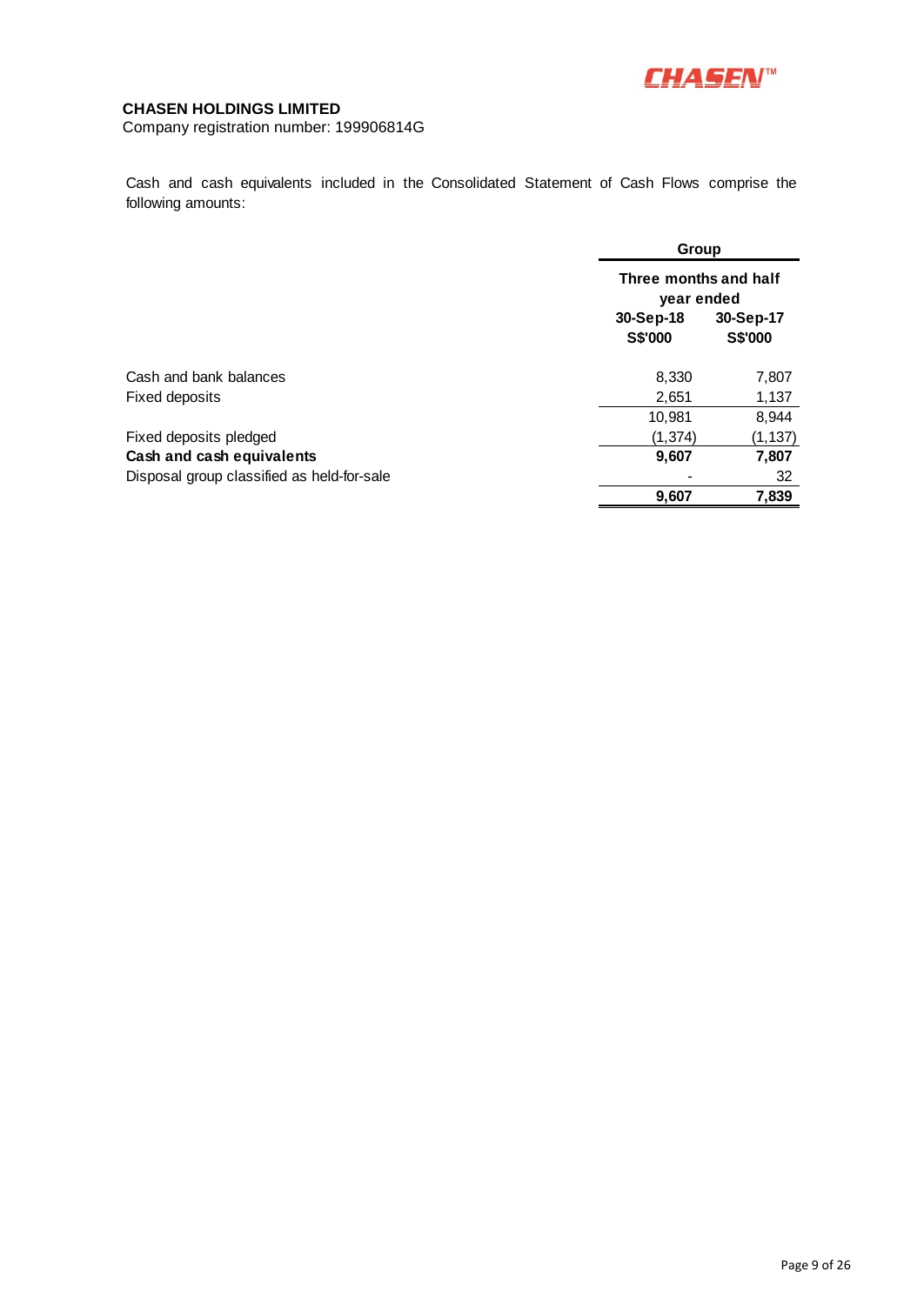

(Incorporated in the Republic of Singapore) Company registration number: 199906814G

**1(d)(i) A statement (for the issuer and group) showing either (i) all changes in equity or (ii) changes in equity other than those arising from capitalisation issues and distributions to shareholders, together with a comparative statement for the corresponding period of the immediately preceding financial year**

| <b>Statements of Changes in Equity</b>                                                                 |                        |                 |                         |                    |                            | Attributable to owners of the Company |                    |                    |                                               |                                         |                                         |
|--------------------------------------------------------------------------------------------------------|------------------------|-----------------|-------------------------|--------------------|----------------------------|---------------------------------------|--------------------|--------------------|-----------------------------------------------|-----------------------------------------|-----------------------------------------|
|                                                                                                        | <b>Total</b><br>equity | <b>Total</b>    | <b>Share</b><br>capital | Treasury<br>shares | <b>Retained</b><br>profits | Other<br>reserves,<br><b>Total</b>    | Capital<br>reserve | Warrant<br>reserve | Foreign<br>currency<br>translation<br>reserve | Fair value<br>adjustme<br>nt<br>reserve | Non-<br>controlling<br><i>interests</i> |
| Group                                                                                                  | <b>S\$'000</b>         | S\$'000         | <b>S\$'000</b>          | <b>S\$'000</b>     | <b>S\$'000</b>             | <b>S\$'000</b>                        | <b>S\$'000</b>     | S\$'000            | S\$'000                                       | S\$'000                                 | S\$'000                                 |
| Balance as at 1 July 2018                                                                              | 75,065                 | 71,740          | 52,798                  | (145)              | 22,244                     | (3, 157)                              | 1,848              |                    | (318)                                         | (4,687)                                 | 3,325                                   |
| Profit / (loss) for the financial period                                                               | 1,213                  | 1,315           |                         |                    | 1,315                      |                                       |                    |                    |                                               |                                         | (102)                                   |
| Other comprehensive loss for the period                                                                |                        |                 |                         |                    |                            |                                       |                    |                    |                                               |                                         |                                         |
| Exchange differences on translating foreign<br>operations                                              | (1, 201)               | (1, 140)        |                         |                    |                            | (1, 140)                              |                    |                    | (1, 140)                                      |                                         | (61)                                    |
| Other comprehensive loss for the<br>period, net of tax                                                 | (1, 201)               | (1, 140)        |                         |                    |                            | (1, 140)                              | $\blacksquare$     | ٠                  | (1, 140)                                      |                                         | (61)                                    |
| Total comprehensive (loss) / income<br>for the period                                                  | 12                     | 175             |                         |                    | 1,315                      | (1, 140)                              |                    |                    | (1, 140)                                      |                                         | (163)                                   |
| Changes in ownership interests in<br>subsidiaries                                                      |                        |                 |                         |                    |                            |                                       |                    |                    |                                               |                                         |                                         |
| Acquisition of a subsidiary without change<br>of control<br>Disposal of a subsidiary without change of | (672)                  | (1, 875)        |                         |                    |                            | (1, 875)                              | (1,875)            |                    |                                               |                                         | 1,203                                   |
| control                                                                                                | 34                     | (348)           |                         |                    |                            | (348)                                 | (348)              |                    |                                               |                                         | 382                                     |
| Total changes in ownership interests<br>in subsidiaries                                                | (638)                  | (2, 223)        |                         |                    |                            | (2, 223)                              | (2, 223)           |                    |                                               |                                         | 1,585                                   |
| Contributions by and distributions to<br>owners                                                        |                        |                 |                         |                    |                            |                                       |                    |                    |                                               |                                         |                                         |
| Shares issued pursuant to acquisition of<br>subsidiary without change of control<br>Dividend paid      | 288<br>(1, 161)        | 288<br>(1, 161) | 288                     |                    | (1, 161)                   |                                       |                    |                    |                                               |                                         |                                         |
| Total contributions by and<br>distributions to owners                                                  | (873)                  | (873)           | 288                     |                    | (1, 161)                   |                                       |                    |                    |                                               |                                         |                                         |
| Balance as at 30 September 2018                                                                        | 73,566                 | 68,819          | 53.086                  | (145)              | 22,398                     | (6, 520)                              | (375)              | $\blacksquare$     | (1, 458)                                      | (4,687)                                 | 4,747                                   |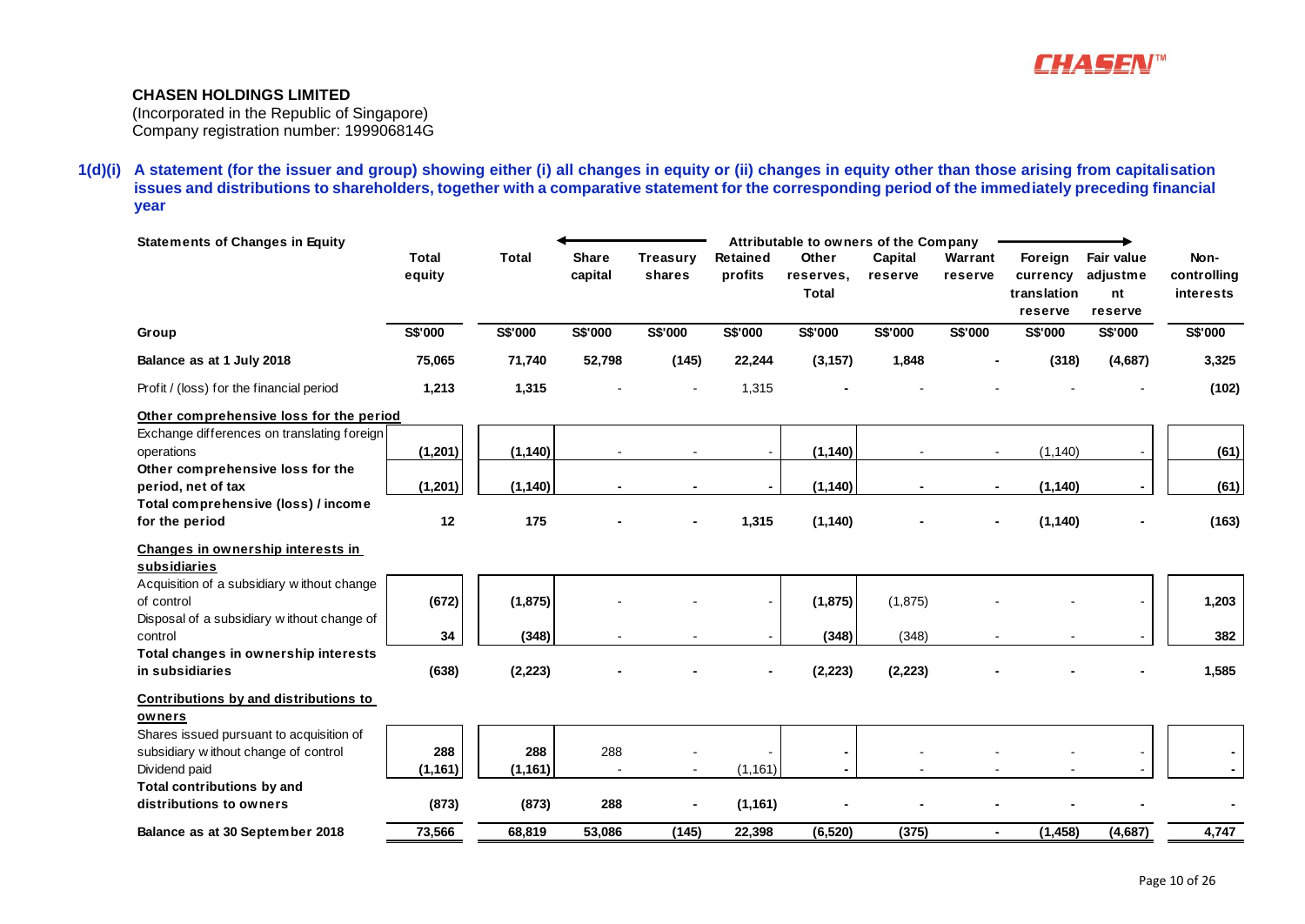

| <b>Statements of Changes in Equity (Cont'd)</b> |                        |                |                         |                           |                     | Attributable to owners of the Company |                          |                    |                                  |                                                 |                                  |
|-------------------------------------------------|------------------------|----------------|-------------------------|---------------------------|---------------------|---------------------------------------|--------------------------|--------------------|----------------------------------|-------------------------------------------------|----------------------------------|
|                                                 | <b>Total</b><br>equity | <b>Total</b>   | <b>Share</b><br>capital | <b>Treasury</b><br>shares | Retained<br>profits | Other<br>reserves,<br><b>Total</b>    | Capital<br>reserve       | Warrant<br>reserve | Foreign<br>currency<br>n reserve | Fair value<br>adjustme<br>translatio nt reserve | Non-<br>controlling<br>interests |
| Group                                           | S\$'000                | <b>S\$'000</b> | S\$'000                 | S\$'000                   | S\$'000             | S\$'000                               | S\$'000                  | S\$'000            | S\$'000                          | S\$'000                                         | <b>S\$'000</b>                   |
| Balance as at 1 July 2017                       | 69,228                 | 65,663         | 52,262                  | (145)                     | 16,386              | (2,840)                               | 1,848                    | 205                | (885)                            | (4,008)                                         | 3,565                            |
| Profit for the financial period                 | 1,024                  | 951            |                         |                           | 951                 |                                       |                          |                    |                                  |                                                 | 73                               |
| Other comprehensive income for the<br>period    |                        |                |                         |                           |                     |                                       |                          |                    |                                  |                                                 |                                  |
| Exchange differences on translating foreign     |                        |                |                         |                           |                     |                                       |                          |                    |                                  |                                                 |                                  |
| operations                                      | 130                    | 115            |                         |                           |                     | 115                                   |                          |                    | 115                              |                                                 | 15                               |
| Other comprehensive income for the              |                        |                |                         |                           |                     |                                       |                          |                    |                                  |                                                 |                                  |
| period, net of tax                              | 130                    | 115            |                         |                           | $\blacksquare$      | 115                                   | $\blacksquare$           | ٠                  | 115                              |                                                 | 15                               |
| Total comprehensive income for the              |                        |                |                         |                           |                     |                                       |                          |                    |                                  |                                                 |                                  |
| period                                          | 1,154                  | 1,066          |                         |                           | 951                 | 115                                   |                          |                    | 115                              |                                                 | 88                               |
| Contributions by and distributions to           |                        |                |                         |                           |                     |                                       |                          |                    |                                  |                                                 |                                  |
| owners                                          |                        |                |                         |                           |                     |                                       |                          |                    |                                  |                                                 |                                  |
| Shares issued pursuant to exercise of           |                        |                |                         |                           |                     |                                       |                          |                    |                                  |                                                 |                                  |
| w arrants                                       | 59                     | 59             | 92                      |                           |                     | (33)                                  |                          | (33)               |                                  |                                                 |                                  |
| Dividend paid                                   | (371)                  | (371)          | $\blacksquare$          |                           | (371)               |                                       |                          |                    |                                  |                                                 |                                  |
| Total contributions by and distributions        |                        |                |                         |                           |                     |                                       |                          |                    |                                  |                                                 |                                  |
| to owners                                       | (312)                  | (312)          | 92                      | ٠                         | (371)               | (33)                                  | $\overline{\phantom{a}}$ | (33)               |                                  |                                                 |                                  |
| Balance as at 30 September 2017                 | 70,070                 | 66,417         | 52,354                  | (145)                     | 16,966              | (2,758)                               | 1,848                    | 172                | (770)                            | (4,008)                                         | 3,653                            |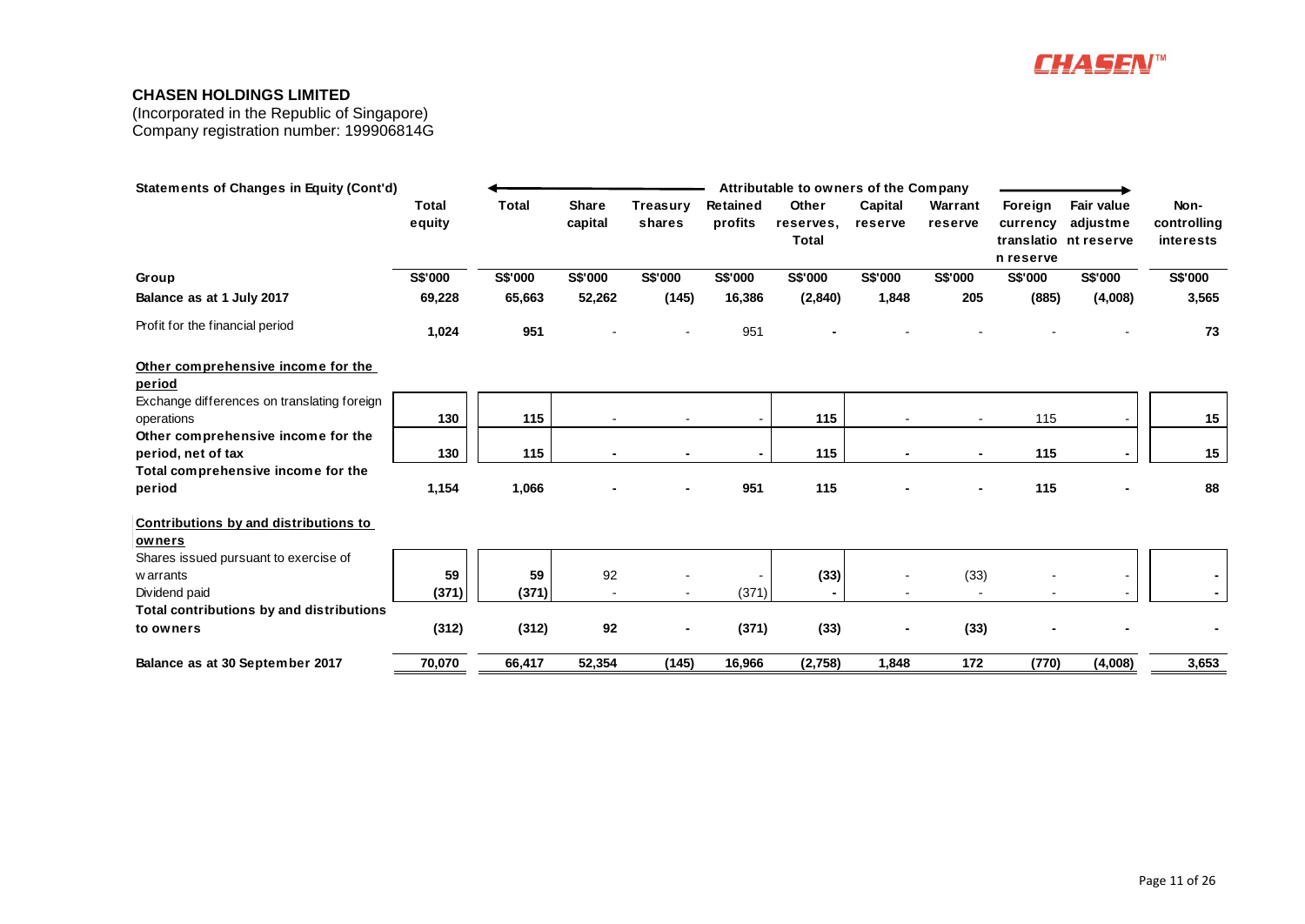

| <b>Statements of Changes in Equity (Cont'd)</b>                                  |                 |              |                         |                           |                            | Attributable to owners of the Company |                    |                    |                                               |                                         |                                  |
|----------------------------------------------------------------------------------|-----------------|--------------|-------------------------|---------------------------|----------------------------|---------------------------------------|--------------------|--------------------|-----------------------------------------------|-----------------------------------------|----------------------------------|
|                                                                                  | Total<br>equity | <b>Total</b> | <b>Share</b><br>capital | <b>Treasury</b><br>shares | <b>Retained</b><br>profits | Other<br>reserves,<br><b>Total</b>    | Capital<br>reserve | Warrant<br>reserve | Foreign<br>currency<br>translation<br>reserve | Fair value<br>adjustme<br>nt<br>reserve | Non-<br>controlling<br>interests |
| Group                                                                            | S\$'000         | S\$'000      | S\$'000                 | S\$'000                   | S\$'000                    | S\$'000                               | S\$'000            | S\$'000            | S\$'000                                       | S\$'000                                 | <b>S\$'000</b>                   |
| Balance as at 1 April 2018                                                       | 73,944          | 70,142       | 52,798                  | (145)                     | 20,757                     | (3, 268)                              | 1,848              |                    | (429)                                         | (4,687)                                 | 3,802                            |
| Profit / (loss) for the financial period                                         | 2,215           | 2,802        |                         |                           | 2,802                      |                                       |                    |                    |                                               |                                         | (587)                            |
| Other comprehensive loss for the period                                          |                 |              |                         |                           |                            |                                       |                    |                    |                                               |                                         |                                  |
| Exchange differences on translating foreign<br>operations                        | (1,082)         | (1,029)      |                         |                           | $\blacksquare$             | (1,029)                               |                    |                    | (1,029)                                       |                                         | (53)                             |
| Other comprehensive loss for the<br>period, net of tax                           | (1,082)         | (1,029)      |                         |                           |                            | (1,029)                               |                    | $\blacksquare$     | (1,029)                                       |                                         | (53)                             |
| Total comprehensive income / (loss)                                              |                 |              |                         |                           |                            |                                       |                    |                    |                                               |                                         |                                  |
| for the period                                                                   | 1,133           | 1,773        |                         |                           | 2,802                      | (1,029)                               |                    |                    | (1,029)                                       |                                         | (640)                            |
| Changes in ownership interests in<br>subsidiaries                                |                 |              |                         |                           |                            |                                       |                    |                    |                                               |                                         |                                  |
| Acquisition of a subsidiary without change<br>of control                         | (672)           | (1,875)      |                         |                           |                            | (1,875)                               | (1,875)            |                    |                                               |                                         | 1,203                            |
| Disposal of a subsidiary without change of<br>control                            | 34              | (348)        |                         |                           |                            | (348)                                 | (348)              |                    |                                               |                                         | 382                              |
| Total changes in ownership interests                                             |                 |              |                         |                           |                            |                                       |                    |                    |                                               |                                         |                                  |
| in subsidiaries                                                                  | (638)           | (2, 223)     |                         |                           |                            | (2, 223)                              | (2, 223)           |                    |                                               |                                         | 1,585                            |
| Contributions by and distributions to<br>owners                                  |                 |              |                         |                           |                            |                                       |                    |                    |                                               |                                         |                                  |
| Shares issued pursuant to acquisition of<br>subsidiary without change of control | 288             | 288          | 288                     |                           |                            |                                       |                    |                    |                                               |                                         |                                  |
| Dividend paid                                                                    | (1, 161)        | (1, 161)     |                         |                           | (1, 161)                   |                                       |                    |                    |                                               |                                         |                                  |
| Total contributions by and                                                       |                 |              |                         |                           |                            |                                       |                    |                    |                                               |                                         |                                  |
| distributions to owners                                                          | (873)           | (873)        | 288                     |                           | (1, 161)                   |                                       |                    |                    |                                               |                                         |                                  |
| Balance as at 30 September 2018                                                  | 73,566          | 68,819       | 53,086                  | (145)                     | 22,398                     | (6, 520)                              | (375)              | $\blacksquare$     | (1, 458)                                      | (4,687)                                 | 4,747                            |
|                                                                                  |                 |              |                         |                           |                            |                                       |                    |                    |                                               |                                         |                                  |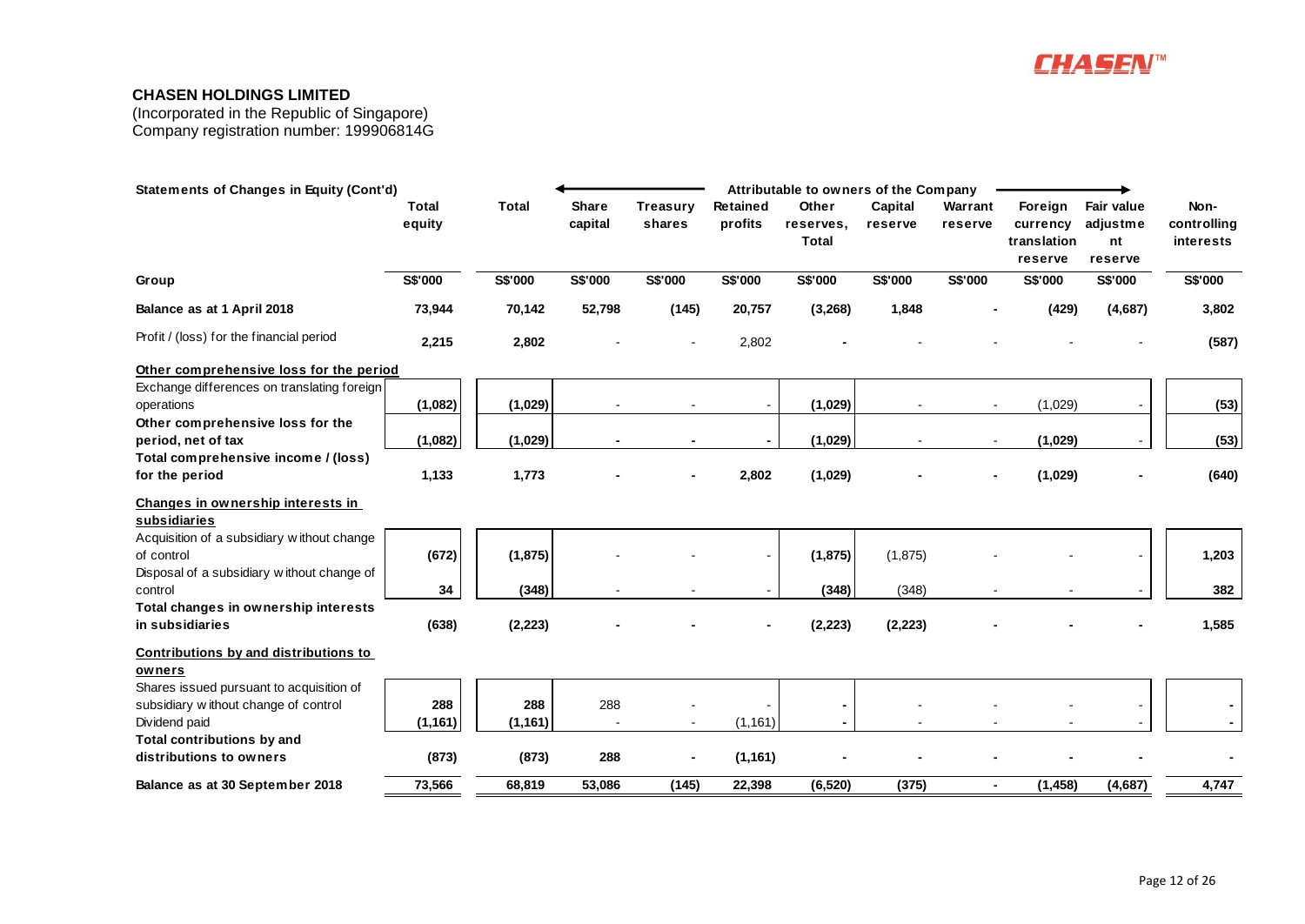

| <b>Statements of Changes in Equity (Cont'd)</b> |              |              |              |                |          | Attributable to owners of the Company |         |                |           |                       |             |
|-------------------------------------------------|--------------|--------------|--------------|----------------|----------|---------------------------------------|---------|----------------|-----------|-----------------------|-------------|
|                                                 | <b>Total</b> | <b>Total</b> | <b>Share</b> | Treasury       | Retained | Other                                 | Capital | Warrant        | Foreign   | Fair value            | Non-        |
|                                                 | equity       |              | capital      | shares         | profits  | reserves.                             | reserve | reserve        | currency  | adjustme              | controlling |
|                                                 |              |              |              |                |          | <b>Total</b>                          |         |                |           | translatio nt reserve | interests   |
|                                                 |              |              |              |                |          |                                       |         |                | n reserve |                       |             |
| Group                                           | S\$'000      | S\$'000      | S\$'000      | S\$'000        | S\$'000  | S\$'000                               | S\$'000 | S\$'000        | S\$'000   | S\$'000               | S\$'000     |
| Balance as at 1 April 2017                      | 67,341       | 64,031       | 51,053       | (145)          | 15,631   | (2,508)                               | 1,848   | 640            | (988)     | (4,008)               | 3,310       |
| Profit for the financial period                 | 1,982        | 1,706        |              |                | 1,706    |                                       |         |                |           |                       | 276         |
| Other comprehensive income for the              |              |              |              |                |          |                                       |         |                |           |                       |             |
| period                                          |              |              |              |                |          |                                       |         |                |           |                       |             |
| Exchange differences on translating foreign     |              |              |              |                |          |                                       |         |                |           |                       |             |
| operations                                      | 285          | 218          |              |                |          | 218                                   |         |                | 218       |                       | 67          |
| Other comprehensive income for the              |              |              |              |                |          |                                       |         |                |           |                       |             |
| period, net of tax                              | 285          | 218          |              |                |          | 218                                   |         | $\blacksquare$ | 218       |                       | 67          |
| Total comprehensive income for the              |              |              |              |                |          |                                       |         |                |           |                       |             |
| period                                          | 2,267        | 1,924        |              |                | 1,706    | 218                                   |         |                | 218       |                       | 343         |
| Contributions by and distributions to           |              |              |              |                |          |                                       |         |                |           |                       |             |
| owners                                          |              |              |              |                |          |                                       |         |                |           |                       |             |
| Shares issued pursuant to exercise of           |              |              |              |                |          |                                       |         |                |           |                       |             |
| w arrants                                       | 833          | 833          | 1,301        |                |          | (468)                                 |         | (468)          |           |                       |             |
| Dividend paid                                   | (371)        | (371)        |              | $\blacksquare$ | (371)    |                                       |         |                |           |                       |             |
| Total contributions by and distributions        |              |              |              |                |          |                                       |         |                |           |                       |             |
| to owners                                       | 462          | 462          | 1,301        | $\blacksquare$ | (371)    | (468)                                 | ٠       | (468)          |           |                       |             |
| Balance as at 30 September 2017                 | 70,070       | 66,417       | 52,354       | (145)          | 16,966   | (2,758)                               | 1.848   | 172            | (770)     | (4,008)               | 3,653       |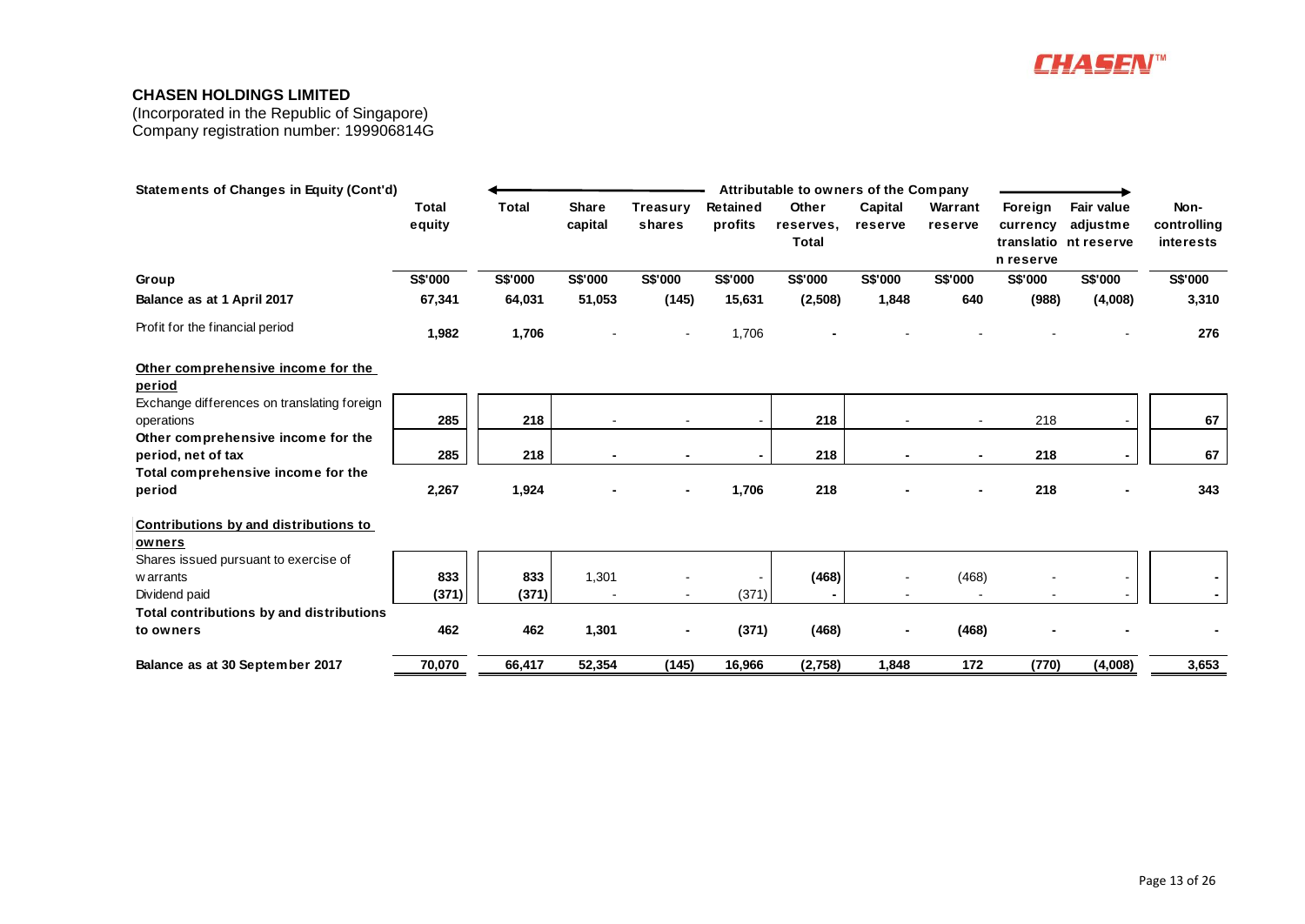

| <b>Statements of Changes in Equity (Cont'd)</b>     | Total<br>equity | <b>Share</b><br>capital | Treasury<br><b>shares</b> | <b>Retained</b><br>profits | <b>Other</b><br>reserves,<br>Total | Capital<br><b>Reserve</b> | Warrant<br><b>reserve</b> | <b>Fair value</b><br>adjustment<br>reserve |
|-----------------------------------------------------|-----------------|-------------------------|---------------------------|----------------------------|------------------------------------|---------------------------|---------------------------|--------------------------------------------|
| Company                                             | <b>S\$'000</b>  | <b>S\$'000</b>          | <b>S\$'000</b>            | <b>S\$'000</b>             | S\$'000                            | <b>S\$'000</b>            | <b>S\$'000</b>            | <b>S\$'000</b>                             |
| Balance as at 1 July 2018                           | 82,981          | 82,326                  | (145)                     | 5,387                      | (4, 587)                           | 100                       |                           | (4,687)                                    |
| Loss for the financial period                       | (31)            |                         |                           | (31)                       |                                    |                           |                           |                                            |
| <b>Contributions by and distributions to owners</b> |                 |                         |                           |                            |                                    |                           |                           |                                            |
| Shares issued pursuant to acquisition of            |                 |                         |                           |                            |                                    |                           |                           |                                            |
| subsidiary without change of control                | 288             | 288                     |                           |                            |                                    |                           |                           |                                            |
| Dividend paid                                       | (1, 161)        |                         |                           | (1, 161)                   |                                    |                           |                           |                                            |
| Total contributions by and distributions to         |                 |                         |                           |                            |                                    |                           |                           |                                            |
| owners                                              | (873)           | 288                     | ۰.                        | (1, 161)                   |                                    |                           |                           |                                            |
| <b>Balance as at 30 September 2018</b>              | 82,077          | 82,614                  | (145)                     | 4,195                      | (4, 587)                           | 100                       |                           | (4,687)                                    |
|                                                     |                 |                         |                           |                            |                                    |                           |                           |                                            |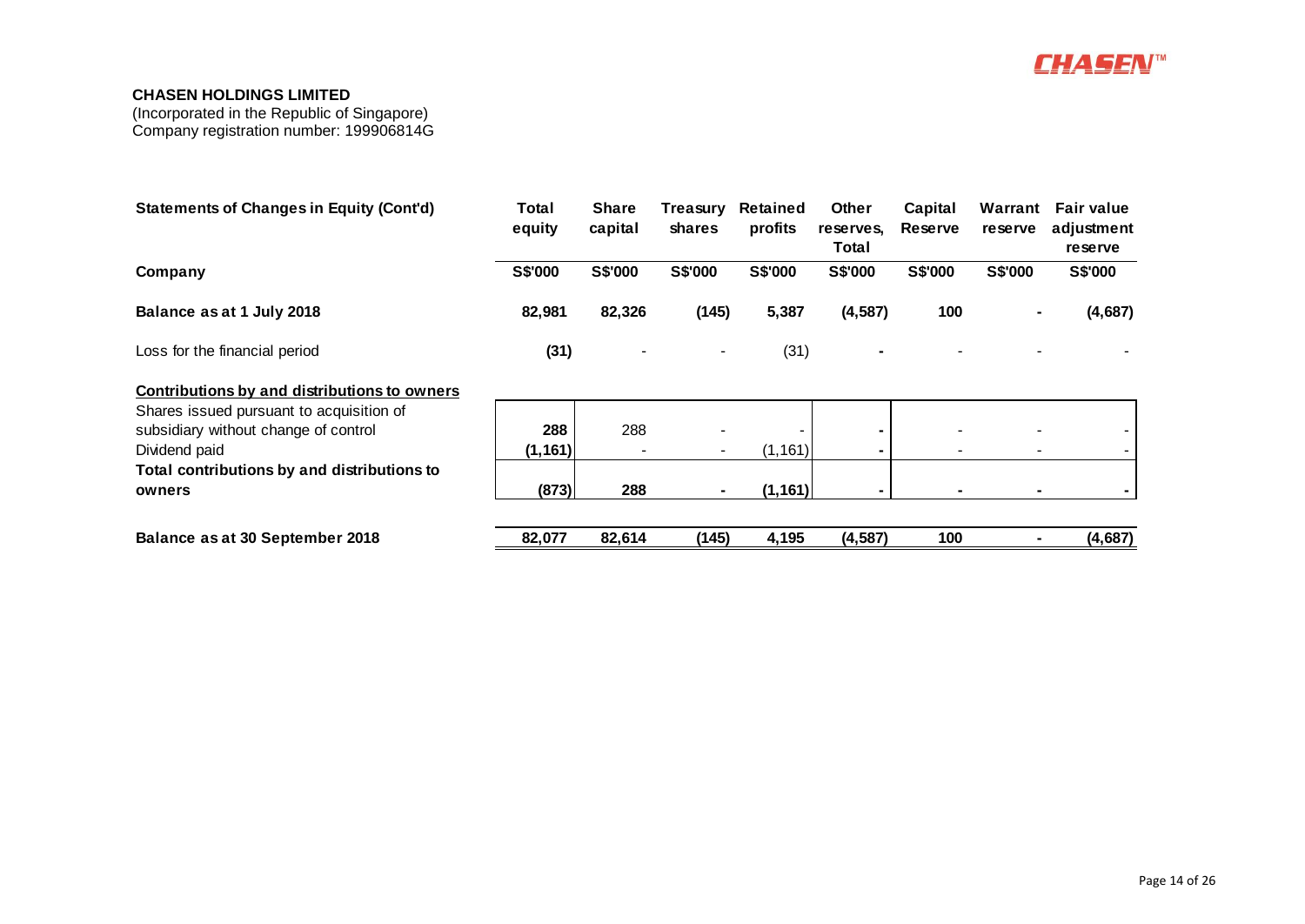

| <b>Statements of Changes in Equity (Cont'd)</b> | Total<br>equity | <b>Share</b><br>capital | Treasurv<br><b>shares</b> | <b>Retained</b><br>profits | <b>Other</b><br>reserves, | Capital<br>Reserve | Warrant<br>reserve | <b>Fair value</b><br>adjustment |
|-------------------------------------------------|-----------------|-------------------------|---------------------------|----------------------------|---------------------------|--------------------|--------------------|---------------------------------|
|                                                 |                 |                         |                           |                            | Total                     |                    |                    | reserve                         |
| Company                                         | S\$'000         | <b>S\$'000</b>          | S\$'000                   | <b>S\$'000</b>             | <b>S\$'000</b>            | S\$'000            | <b>S\$'000</b>     | <b>S\$'000</b>                  |
| Balance as at 1 July 2017                       | 81,525          | 81,790                  | (145)                     | 3,583                      | (3,703)                   | 100                | 205                | (4,008)                         |
| Profit for the financial period                 | 404             |                         | $\blacksquare$            | 404                        |                           |                    |                    |                                 |
| Contributions by and distributions to owners    |                 |                         |                           |                            |                           |                    |                    |                                 |
| Shares issued pursuant to exercise of warrants  | 59              | 92                      |                           |                            | (33)                      |                    | (33)               |                                 |
| Dividend paid                                   | (371)           |                         |                           | (371)                      |                           |                    |                    |                                 |
| Total contributions by and distributions to     |                 |                         |                           |                            |                           |                    |                    |                                 |
| owners                                          | (312)           | 92                      |                           | (371)                      | (33)                      |                    | (33)               |                                 |
| Balance as at 30 September 2017                 | 81,617          | 81,882                  | (145)                     | 3,616                      | (3,736)                   | 100                | 172                | (4,008)                         |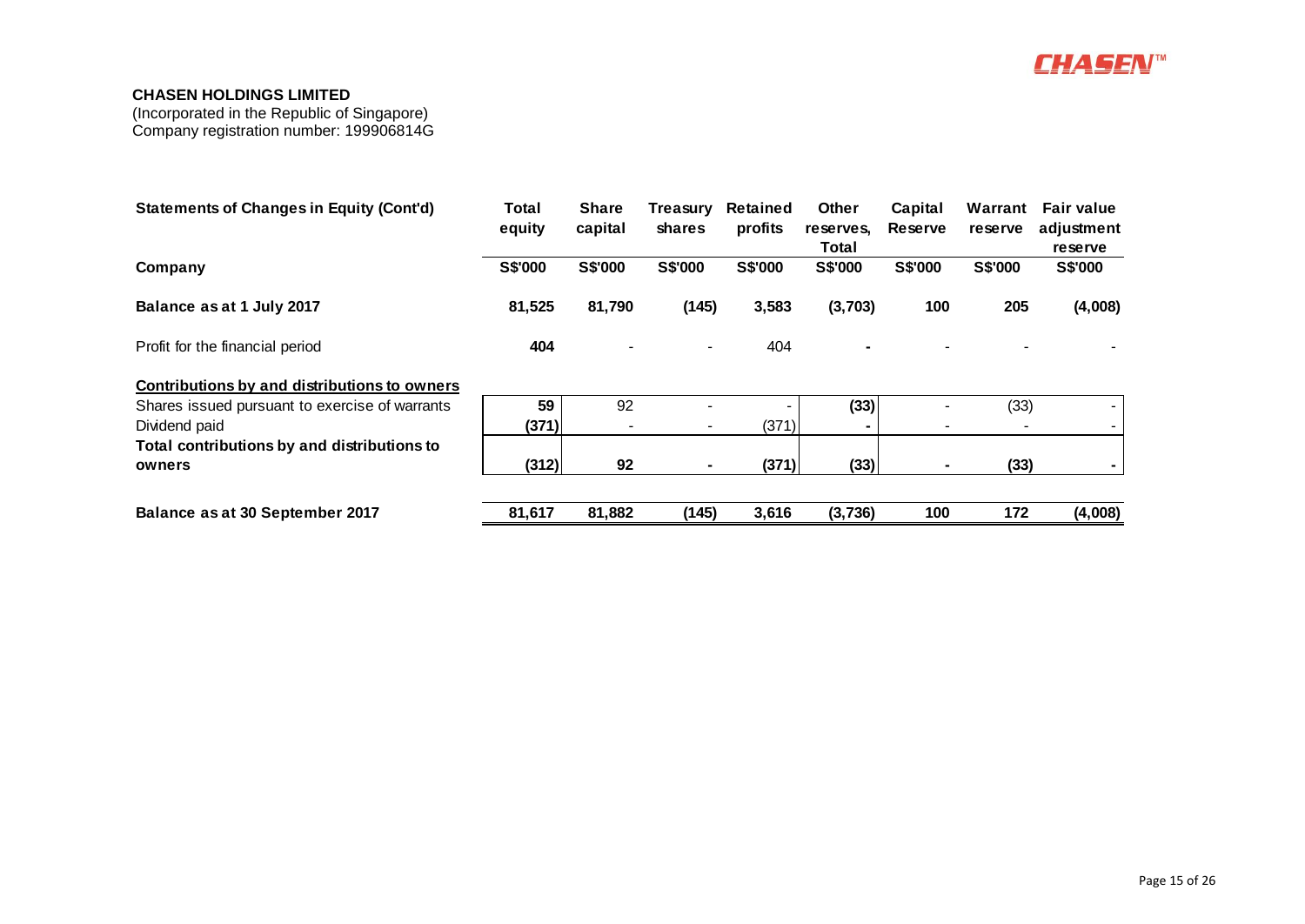

| <b>Statements of Changes in Equity (Cont'd)</b>                                  | Total<br>equity | <b>Share</b><br>capital  | Treasurv<br>shares | Retained<br>profits | Other<br>reserves,<br>Total | Capital<br><b>Reserve</b> | Warrant<br><b>reserve</b> | <b>Fair value</b><br>adjustment<br>reserve |
|----------------------------------------------------------------------------------|-----------------|--------------------------|--------------------|---------------------|-----------------------------|---------------------------|---------------------------|--------------------------------------------|
| Company                                                                          | <b>S\$'000</b>  | <b>S\$'000</b>           | <b>S\$'000</b>     | <b>S\$'000</b>      | <b>S\$'000</b>              | <b>S\$'000</b>            | <b>S\$'000</b>            | S\$'000                                    |
| Balance as at 1 April 2018                                                       | 82,232          | 82,326                   | (145)              | 4,638               | (4, 587)                    | 100                       | ۰                         | (4,687)                                    |
| Profit for the financial period                                                  | 718             |                          |                    | 718                 |                             |                           |                           |                                            |
| <b>Contributions by and distributions to owners</b>                              |                 |                          |                    |                     |                             |                           |                           |                                            |
| Shares issued pursuant to acquisition of<br>subsidiary without change of control | 288             | 288                      |                    |                     |                             |                           |                           |                                            |
| Dividend paid                                                                    | (1, 161)        | $\overline{\phantom{a}}$ | $\sim$             | (1, 161)            | $\blacksquare$              |                           | $\blacksquare$            |                                            |
| Total contributions by and distributions to<br>owners                            | (873)           | 288                      | ۰                  | (1, 161)            |                             |                           | ۰                         |                                            |
| Balance as at 30 September 2018                                                  | 82,077          | 82,614                   | (145)              | 4,195               | (4, 587)                    | 100                       |                           | (4,687)                                    |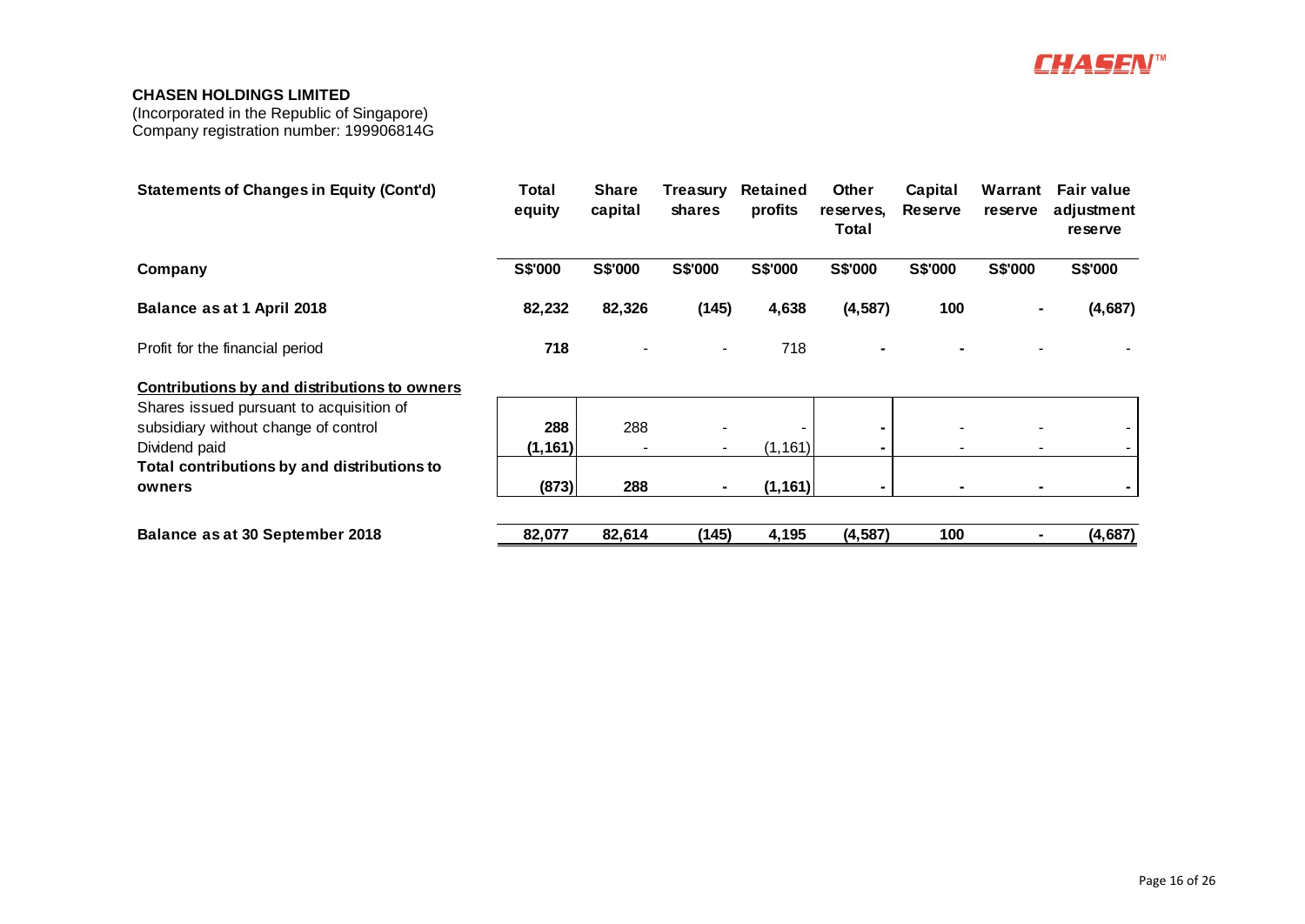

| <b>Statements of Changes in Equity (Cont'd)</b> | Total<br>equity | <b>Share</b><br>capital | Treasury<br><b>shares</b> | Retained<br>profits | <b>Other</b><br>reserves,<br>Total | Capital<br>Reserve | Warrant<br>reserve | <b>Fair value</b><br>adjustment<br><b>reserve</b> |
|-------------------------------------------------|-----------------|-------------------------|---------------------------|---------------------|------------------------------------|--------------------|--------------------|---------------------------------------------------|
| Company                                         | <b>S\$'000</b>  | <b>S\$'000</b>          | <b>S\$'000</b>            | S\$'000             | <b>S\$'000</b>                     | <b>S\$'000</b>     | <b>S\$'000</b>     | S\$'000                                           |
| Balance as at 1 April 2017                      | 80,727          | 80,581                  | (145)                     | 3,559               | (3, 268)                           | 100                | 640                | (4,008)                                           |
| Profit for the financial period                 | 428             |                         | $\blacksquare$            | 428                 |                                    |                    |                    |                                                   |
| Contributions by and distributions to owners    |                 |                         |                           |                     |                                    |                    |                    |                                                   |
| Shares issued pursuant to exercise of warrants  | 833             | 1,301                   |                           |                     | (468)                              |                    | (468)              |                                                   |
| Dividend paid                                   | (371)           |                         | $\blacksquare$            | (371)               |                                    |                    |                    |                                                   |
| Total contributions by and distributions to     |                 |                         |                           |                     |                                    |                    |                    |                                                   |
| owners                                          | 462             | 1,301                   | $\blacksquare$            | (371)               | (468)                              |                    | (468)              |                                                   |
| Balance as at 30 September 2017                 | 81,617          | 81,882                  | (145)                     | 3,616               | (3,736)                            | 100                | 172                | (4,008)                                           |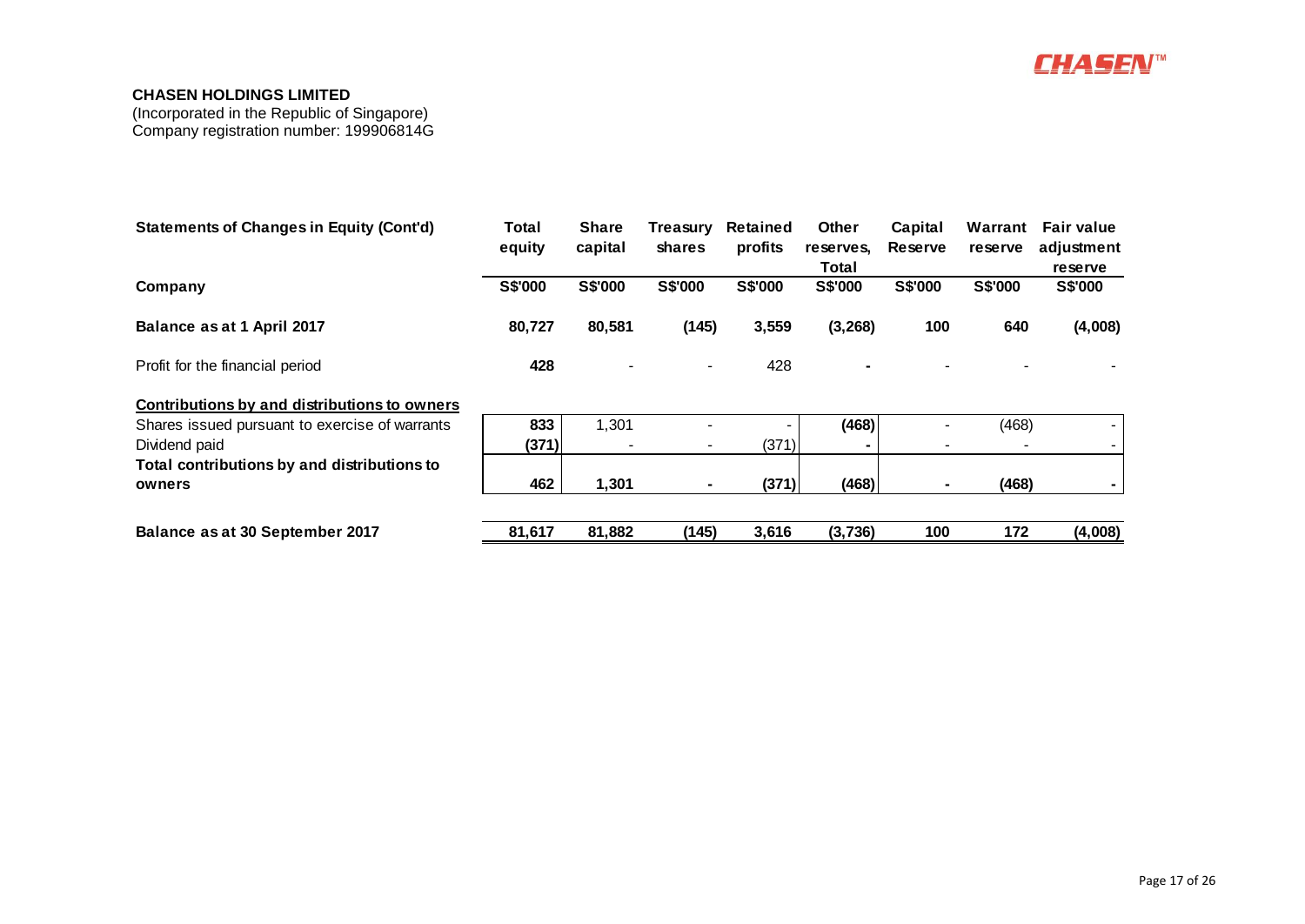

**CHASEN HOLDINGS LIMITED** (Incorporated in the Republic of Singapore) Company registration number: 199906814G

**1(d)(ii) Details of any changes in the company's share capital arising from rights issue, bonus issue, share buy-backs, exercise of share options or warrants, conversion of other issues of equity securities, issue of shares for cash or as consideration for acquisition or for any other purpose since the end of the previous period reported on. State the number of shares that may be issued on conversion of all the outstanding convertibles, if any, against the total number of issued shares excluding treasury shares and subsidiary holdings of the issuer, as at the end of the current financial period reported on and as at the end of the corresponding period of the immediately preceding financial year. State also the number of shares held as treasury shares and the number of subsidiary holdings, if any, and the percentage of the aggregate number of treasury shares and subsidiary holdings held against the total number of shares outstanding in a class that is listed as at the end of the current financial period reported on and as at the end of the corresponding period of the immediately preceding financial year.**

#### **Warrant 180201**

On 2 February 2016, the Company issued 62,098,630 warrants, pursuant to Rights cum Warrants Issue.

In the quarter ended 30 September 2017, 2,350,000 warrants were exercised to acquire ordinary shares.

As at 31 March 2018, 61,263,997 warrants were exercised to acquire 61,263,997 ordinary shares, the remaining 834,633 warrants were expired.

#### **Acquisition of a subsidiary without change of control**

On 20 July 2018, 4,050,140 shares were issued as part of the purchase consideration to acquire 17% of equity interest in a subsidiary from minority shareholder. After the acquisition, the Group holds 100% interest in the subsidiary.

#### **Chasen Performance Share Plan ("CPSP")**

No share award was granted during the three months ended 30 September 2018 (30 September 2017: Nil). As at 30 September 2018, no share was outstanding under CPSP.

The Company has no subsidiary holdings as at the end of the current financial period reported on and as at the end of the corresponding period of the immediately preceding financial year.

The details of change of the Company share capital are summarise as below:

|                                                       | <b>FY2019</b> | <b>FY2018</b> |
|-------------------------------------------------------|---------------|---------------|
| Issued and paid up capital excluding treasury share   |               |               |
| As at 1 Jul                                           | 382,976,608   | 369,242,911   |
| Shares issued pursuant to the exercise of Warrants    |               | 2,350,000     |
| Shares issued pursuant to acquisition of a subsidiary | 4,050,140     |               |
| As at 30 Sep                                          | 387,026,748   | 371,592,911   |
|                                                       |               |               |
| <b>Treasury shares</b>                                |               |               |
| As at 1 Jul                                           | 1,841,107     | 1,841,107     |
| As at 30 Sep                                          | 1,841,107     | 1,841,107     |
|                                                       |               |               |
| Number of warrants outstanding                        | As at         | As at         |
|                                                       | 30-Sep-18     | 30-Sep-17     |
| <b>Warrant 180201</b>                                 |               | 12,218,330    |
|                                                       |               | 12,218,330    |
|                                                       |               |               |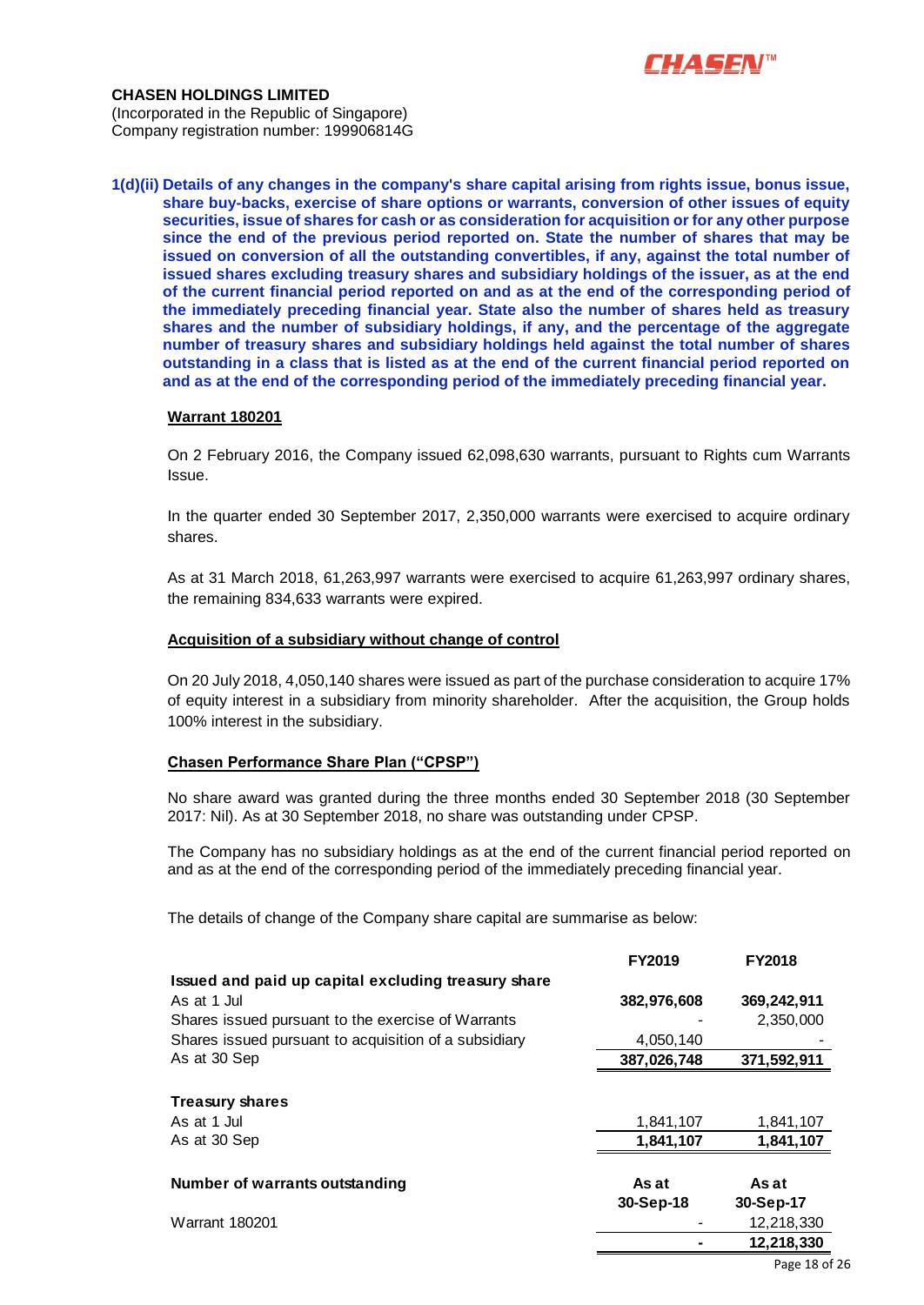

# **1(d)(iii) To show the total number of issued shares excluding treasury shares as at the end of the current financial period and as at the end of the immediately preceding year.**

|                                                            | As at                      |                            |
|------------------------------------------------------------|----------------------------|----------------------------|
|                                                            | 30-Sep-18                  | 31-Mar-18                  |
| Total number of issued shares<br>Less: Treasury shares     | 388,867,855<br>(1,841,107) | 384,817,715<br>(1,841,107) |
| Total number of issued shares<br>excluding treasury shares | 387,026,748                | 382,976,608                |

# **1(d)(iv) A statement showing all sales, transfers, cancellation and/or use of treasury shares as at the end of the current financial period reported on.**

There were no sales, transfers, disposal, cancellation and/or use of treasury shares during the current financial period reported on.

## **1(d)(v) A statement showing all sales, transfers, cancellation and/or use of subsidiary holdings as at the end of the current financial period reported on.**

There were no sales, transfers, disposal, cancellation and/or use of subsidiary holdings during the current financial period reported on.

# **2 Whether the figures have been audited or reviewed and in accordance with which auditing standard or practice.**

The figures have not been audited nor reviewed by the Company's auditors.

# **3 Where the figures have been audited or reviewed, the auditors' report (including any qualifications or emphasis of a matter).**

Not applicable.

## **4 Whether the same accounting policies and methods of computations as in the issuer's most recently audited annual financial statements have been applied.**

The Group has applied the same accounting policies and method of computation in the current period and year financial statements as those of the previous audited financial statements except as stated in paragraph 5 below.

# **5 If there are any changes in the accounting policies and methods of computation, including any required by an accounting standard, what has changed, as well as the reasons for, and the effect of, the change.**

The Group has adopted a new financial reporting framework, Singapore Financial Reporting Standards (International) (SFRS(I)s), on 1 April 2018 and has prepared its financial information under SFRS(I)s for the second quarter and half year ended 30 September 2018.

The adoption of these SFRS(I)s, amendments and interpretations of SFRS(I)s did not have any material impact to the financial statements of the Group.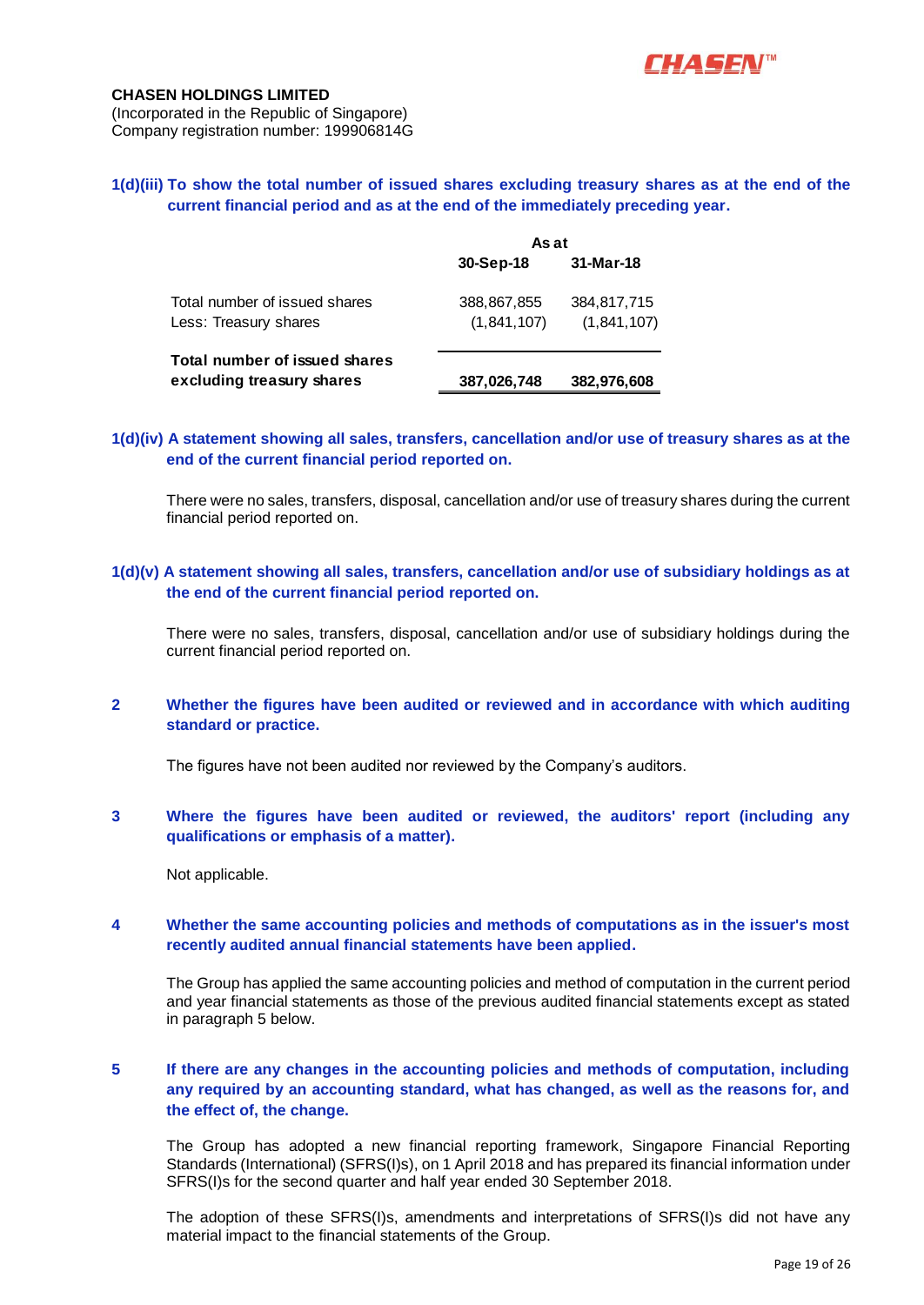

**6 Earnings per ordinary share of the group for the current financial period reported on and the corresponding period of the immediately preceding financial year, after deducting any provision for preference dividends.**

## **(a) Based on the weighted average number of ordinary shares on issue; and**

**(b) On a fully diluted basis (detailing any adjustments made to the earnings).**

## **Earnings per share ("EPS")**

|                                                            |                           | Group     |                 |           |
|------------------------------------------------------------|---------------------------|-----------|-----------------|-----------|
|                                                            | <b>Three Months ended</b> |           | Half year ended |           |
|                                                            | 30-Sep-18                 | 30-Sep-17 | 30-Sep-18       | 30-Sep-17 |
| EPS.<br>based<br>average<br>on<br>number of shares (cents) | 0.34                      | 0.26      | 0.73            | 0.47      |
| EPS based on a fully diluted<br>basis (cents)              | 0.34                      | 0.25      | 0.73            | 0.45      |
| Weighted average number of<br>shares ('000)                | 386,146                   | 370,568   | 384.570         | 366,011   |
| Weighted average number of<br>shares - diluted ('000)      | 386,146                   | 379,364   | 384,570         | 375.141   |

The basic and diluted EPS were the same for the current financial period as there were no potentially dilutive ordinary securities existing during the current financial periods.

**7 Net asset value (for the issuer and group) per ordinary share based on the total number of issued shares excluding treasury shares of the issuer at the end of the:-**

#### **(a) current financial period reported on; and**

## **(b) immediately preceding financial year.**

#### **Net asset value ("NAV")**

|                                                                                 | Group<br>As at |           | Company<br>As at |           |
|---------------------------------------------------------------------------------|----------------|-----------|------------------|-----------|
|                                                                                 | $30-Sep-18$    | 31-Mar-18 | 30-Sep-18        | 31-Mar-18 |
| Net asset value per share (cents) based<br>on the total number of issued shares |                |           |                  |           |
| excluding treasury shares                                                       | 17.8           | 18.3      | 21.2             | 21.5      |
|                                                                                 |                |           |                  |           |
| Total number of issued shares excluding<br>treasury shares ('000)               | 387,027        | 382,977   | 387,027          | 382,977   |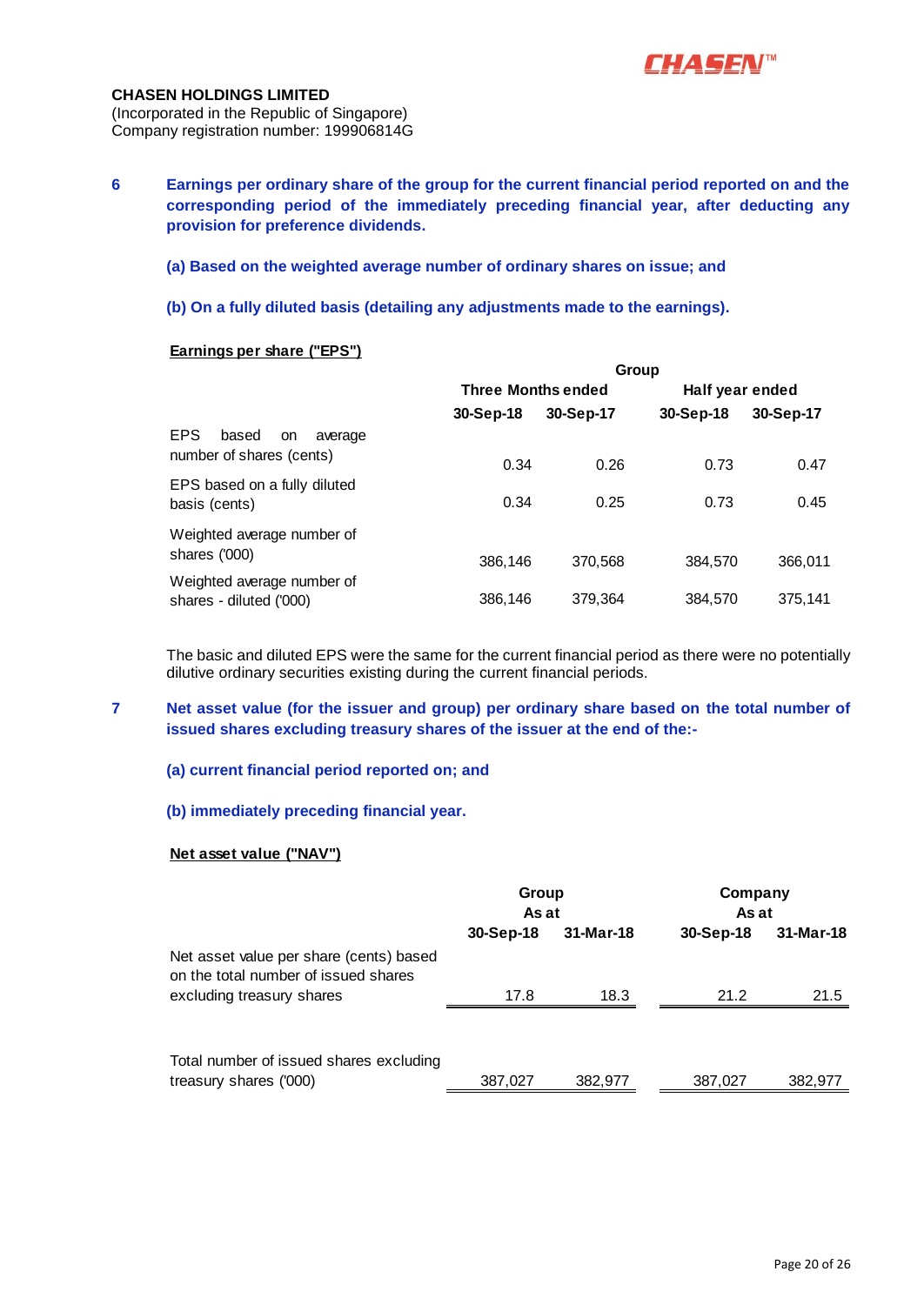

- **8 A review of the performance of the group, to the extent necessary for a reasonable understanding of the group's business. It must include a discussion of the following:-**
	- **(a) any significant factors that affected the turnover, costs, and earnings of the group for the current financial period reported on, including (where applicable) seasonal or cyclical factors; and**
	- **(b) any material factors that affected the cash flow, working capital, assets or liabilities of the group during the current financial period reported on.**

#### **A) Consolidated Income Statement**

#### **i) Revenue**

For the quarter ("Q2FY2019") and six months ("1HFY2019") ended 30 September 2018, the Group's revenue of \$33.1 million and \$64.7 million were higher than corresponding periods last year by \$3.3 million (or 11%) and \$3.7 million (or 6%) respectively. This was mainly contributed by Specialist Relocation and Third Party Logistics Business Segments.

#### **ii) Gross profit and gross profit margin**

For Q2FY2019 and 1HFY2019, the Group's gross profit of \$8.2 million and \$15.3 million respectively were higher than the corresponding periods last year by \$1.0 million (or 14%) and \$1.2 million (or 8%) respectively due to increase in revenue and gross profit margin. Gross profit margin for Q2FY2019 and 1HFY2019 were higher than the corresponding periods last year by 1% each to 25% and 24% respectively.

## **iii) Other operating income**

For Q2FY2019, the other operating income of \$0.4 million remained relatively the same as the corresponding quarter last year. For 1HFY2019, the other operating income of \$1 million was higher than corresponding period last year by \$0.1 million (or 13%) mainly due to higher foreign exchange gain.

#### **iv) Distribution and selling expenses**

For Q2FY2019 and 1HFY2019, the Group's distribution and selling expenses of \$2.2 million and \$4.5 million were higher than the corresponding periods last year by \$0.3 million (or 14%) and \$0.5 million (or 12%) respectively. This was mainly due to increase in marketing expenses. As a percentage of revenue, the distribution and selling expenses decreased by 0.1% to 6.5% in Q2FY2019 but increased by 0.4% to 6.9% in 1HFY2019.

#### **v) Administrative expenses**

For Q2FY2019 and 1HFY2019, the Group's administrative expenses of \$3.9 million and \$7.4 million were higher than the corresponding periods last year by \$0.5 million (or 14%) and \$0.7 million (or 11%) respectively. This was mainly due to a one-off professional fees of S\$0.3 million paid for services rendered for the financial years from 2015 to 2018 resulting from the settlement of quantum payable. Excluding this one-off expense, the administrative expenses as a percentage of revenue for Q2FY2019 decreased by 0.6% to 10.9% and maintained the same at 11% in 1HF2019.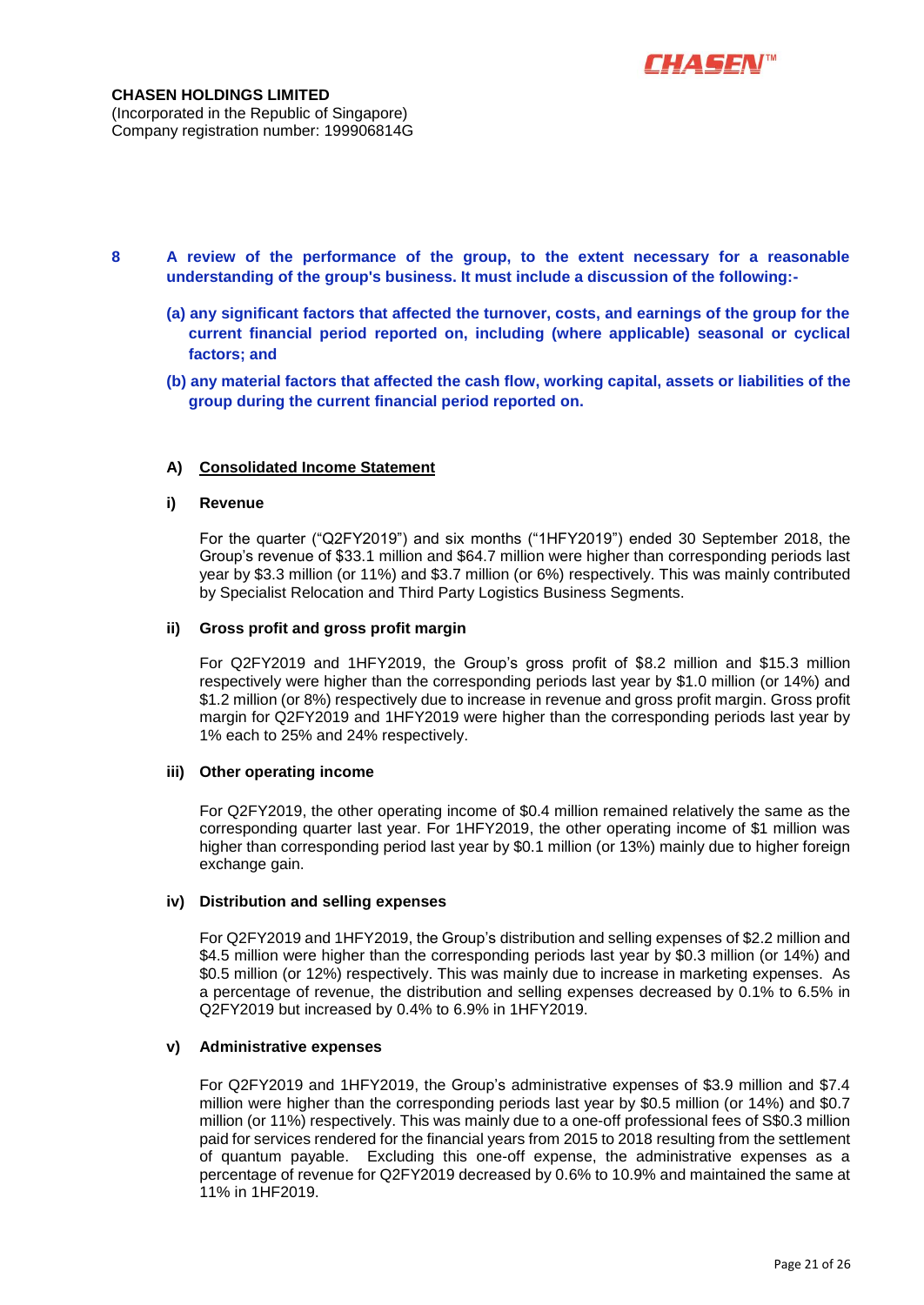

#### **vi) Other operating expenses**

For Q2FY2019 and 1HFY2019, the other operating expenses increased by \$0.2 million (or 42%) and \$0.1milion (or 11%) as compared to the corresponding periods last year mainly due to higher foreign exchange losses.

#### **vii) Profit before income tax**

As a result of the above, the Group recorded profit before income tax of \$1.6 million and \$3.1 million for Q2FY2019 and 1HFY2019 which were higher than the corresponding periods last year by \$0.2 million (12%) and \$0.04 million (or 1%) respectively. As a percentage of revenue, pre-tax profit margin for Q2FY2019 and 1HFY2019 were 5.0% and 4.8% respectively.

#### **viii) Income tax expense**

For Q2FY2019, the income tax expense of \$0.4 million remained relatively the same as the corresponding quarter last year. For 1HFY2019, the decrease in income tax expense by \$0.3 million (or 24%) to \$0.9 million was mainly due to lower tax rate enjoyed by certain overseas subsidiaries.

#### **ix) Profit after income tax**

The Group's profit after income tax for Q2FY2019 and 1HFY2019 of \$1.2 million and \$2.2 million were higher than the corresponding periods last year by \$0.2 million each respectively. As a percentage of revenue, post-tax profit margin for Q2FY2019 and 1HFY2019 were 3.7% and 3.4% respectively and were higher than the corresponding periods last year by 0.3% and 0.2% respectively.

#### **B) Statements of Financial Position**

#### **i) Property, plant and equipment**

The increase in net book value of \$1.0 million was mainly due to capital expenditure incurred in the quarter offset by depreciation.

#### **ii) Inventories**

The increase in inventories of \$0.2 million was mainly due to anticipated demand for the products.

#### **iii) Gross amount due from customers on contract work-in-progress**

The increase in gross amount due from customers on contract work-in-progress of \$0.7 million was mainly due to additional contractual obligations to the customers in the Technical and Engineering Business Segment in Singapore.

#### **iv) Trade receivables**

The decrease in trade receivables of \$2.4 million was due to increased collections from customers.

#### **v) Bank loans**

The overall net increase in bank loans of \$1.6 million was due to proceeds from new credit facilities offset by repayments of bank loans.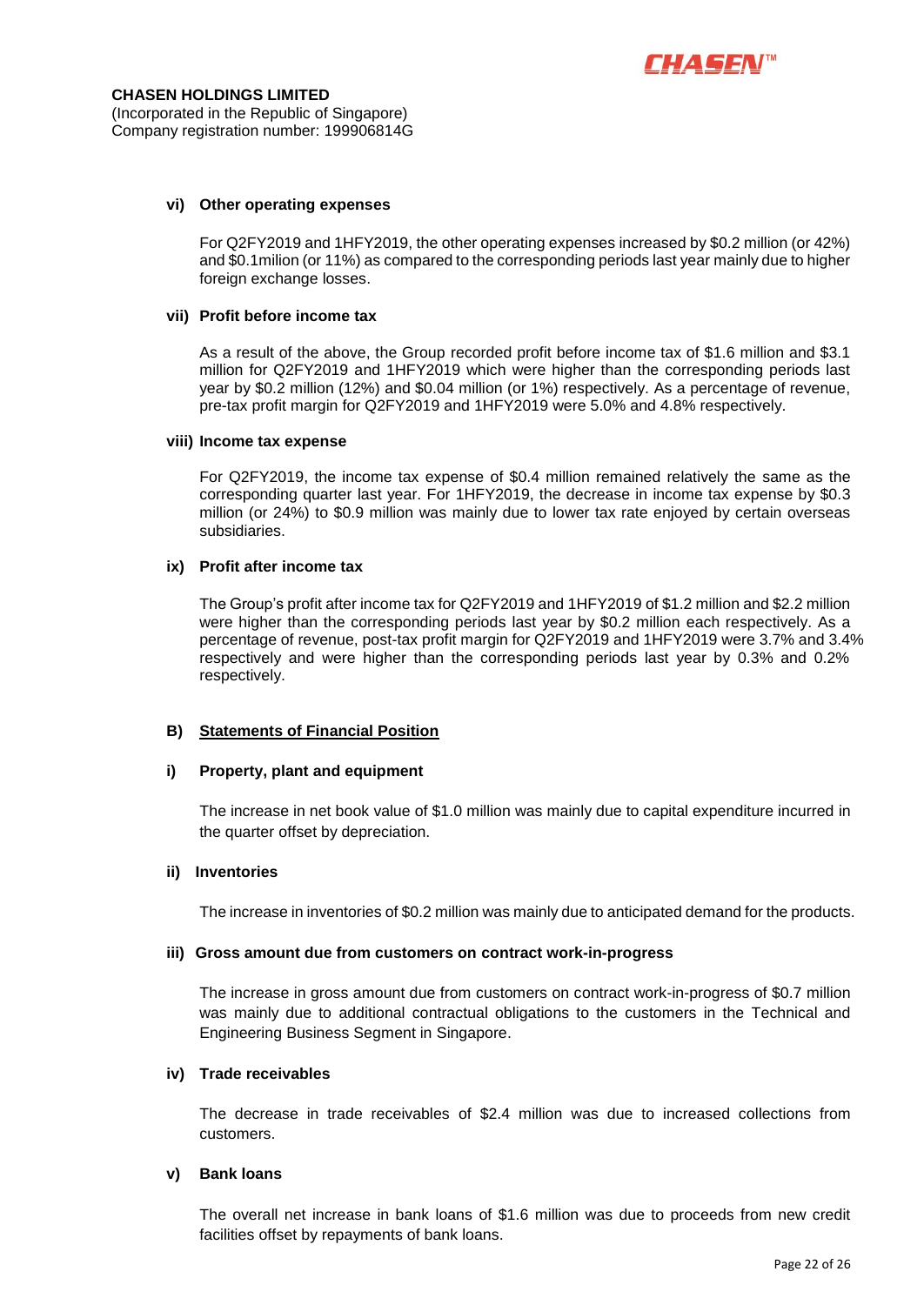

#### **vi) Finance lease payables**

The overall net decrease in finance lease payables of \$0.7 million was due to proceeds from new credit facilities, offset by repayment of finance lease payables.

#### **vii) Trade payables**

The decrease in trade payables of \$0.4 million was mainly due to payments to trade suppliers and contractors as they became due.

#### **C) Consolidated Statements of Cash Flows**

Net cash generated from operating activities for Q2FY2019 and 1HFY2019 increased over the corresponding periods last year by \$5.0 million and \$6.8 million respectively were mainly due to changes in working capital.

Net cash used in investing activities for Q2FY2019 and 1HFY2019 were higher by \$2.1 million and \$3.3 million respectively as compared to the corresponding periods last year due to higher capital expenditure and the effect of foreign currency re-alignment on investing activities.

The net cash flows generated from financing activities for Q2 FY2019 increased by \$1.4 million as compared to the corresponding quarter last year. This was mainly due to higher proceeds from bank borrowings offset by the payment for bank loans and interest expenses. In addition, the Company paid a dividend of \$1.2 million. For 1HFY2019, the net cash flows used in financing activities increased by \$0.2 million as compared to the corresponding period last year mainly due to payment for bank loans, finance lease payables and interest expenses offset by the proceeds from bank loans and release of pledged fixed deposit with bank.

Overall, the Group's cash and cash equivalent as at 30 September 2018 of \$9.6 million was higher by \$1.8 million as compared to 30 September 2017.

## **9 Where a forecast, or a prospect statement, has been previously disclosed to shareholders, any variance between it and the actual results.**

The results are consistent with the commentary of the last quarter.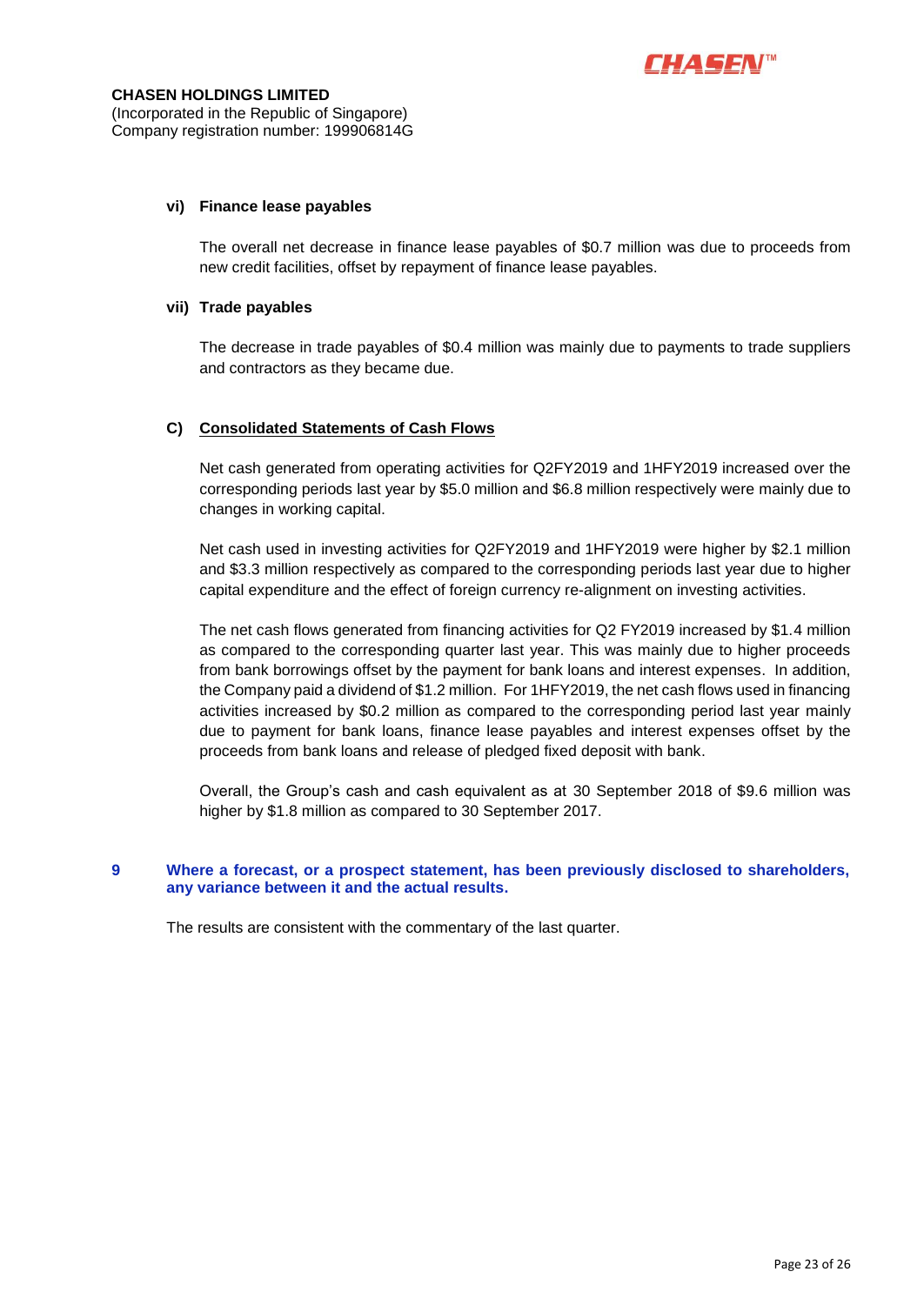

#### **10 A commentary at the date of the announcement of the significant trends and competitive conditions of the industry in which the group operates and any known factors or events that may affect the group in the next reporting period and the next 12 months.**

In the light of several new contracts secured over the past months, the Group expects to sustain its growth momentum and remain profitable in the quarters ahead. With its latest contract of a RMB50 million (S\$9.9 million) project to provide move-in and warehouse management services for a cuttingedge organic light-emitting diode ("OLED") display panel manufacturing plant in China's Guangdong province, the order book of our PRC relocation subsidiary has flowed into next financial year. The Specialist Relocation Business Segment is expected to do well globally this financial year if there is no unforeseen delay at the worksites.

Chasen recently completed construction of its first phase 110,000-sq ft office/warehouse cum worker quarters complex in Chuzhou in China's Anhui province. The property is already in use and the warehouse is fully rented out for the next 2 years. Plans for Phase 2 that would occupy a much bigger piece of land are being finalised. The new building would include facilities that would enable the PRC subsidiary to expand its revenue streams that complement the current specialist relocation business in China to take advantage of opportunities created by the PRC's current economic emphasis to move up the value chain and the Belt and Road Initiative.

Chasen 3PL subsidiaries will continue to seek opportunities to grow its cross border trucking network with the establishment of its Vietnam operations. Our Technical and Engineering ("T&E") business segment which had not performed to its full potential in recent years, is expected to turn around this financial year through integrating the various T&E subsidiaries that are now better positioned to venture into markets where they were previously not competitive as standalone business.

## **11 If a decision regarding dividend has been made:-**

**(a) Whether an interim (final) ordinary dividend has been declared (recommended); and**

No

**(b) (i) Amount per share …… cents**

Nil

 **(ii) Previous corresponding period ….. cents**

Nil

**(c) Whether the dividend is before tax, net of tax or tax exempt. If before tax or net of tax, state the tax rate and the country where the dividend is derived. (if the dividend is not taxable in the hands of shareholders, this must be stated).**

Not applicable

**(d) The date the dividend is payable.**

Not applicable

**(e) The date on which Registrable Transfers received by the company (up to 5.00 pm) will be registered before entitlements to the dividend are determined.**

Not applicable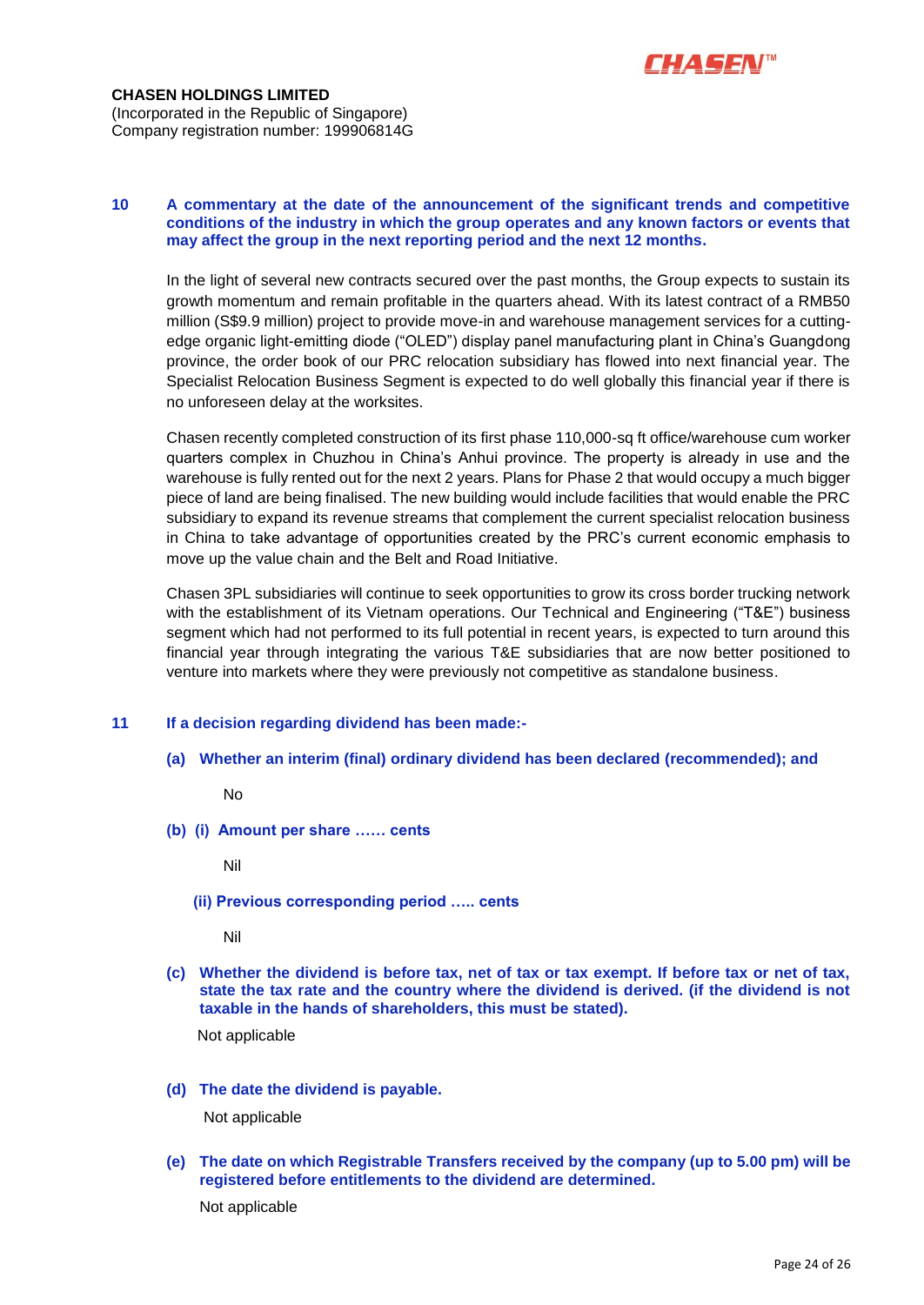

## **CHASEN HOLDINGS LIMITED** (Incorporated in the Republic of Singapore) Company registration number: 199906814G

#### **12 If no Dividends has been declared/recommended, a statement to that effect**

No dividend has been declared/ recommended for the three months ended 30 September 2018.

# **13 If the Group has obtained a general mandate from shareholders for Interested Person Transactions ("IPTs"), the aggregate value of such transactions as required under Rule 920(1)(a)(ii). If no IPT mandate has been obtained, a statement to that effect.**

The Company has no Interested Person Transactions ("IPT") general mandate obtained from General Meeting. There was no IPT exceeding \$100,000 for the period under review.

#### **14 Confirmation that the issuer has procured undertakings from all its directors and executive officers (in the format set out in Appendix 7.7) under Rule 720(1)**

The Company confirms that it has procured undertakings from all its directors and executive officers (in the format set out in Appendix 7.7 pursuant to Rule 720(1) of the SGX-ST Listing Manual.

**BY ORDER OF THE BOARD**

**Low Weng Fatt Managing Director and Chief Executive Officer 13 November 2018**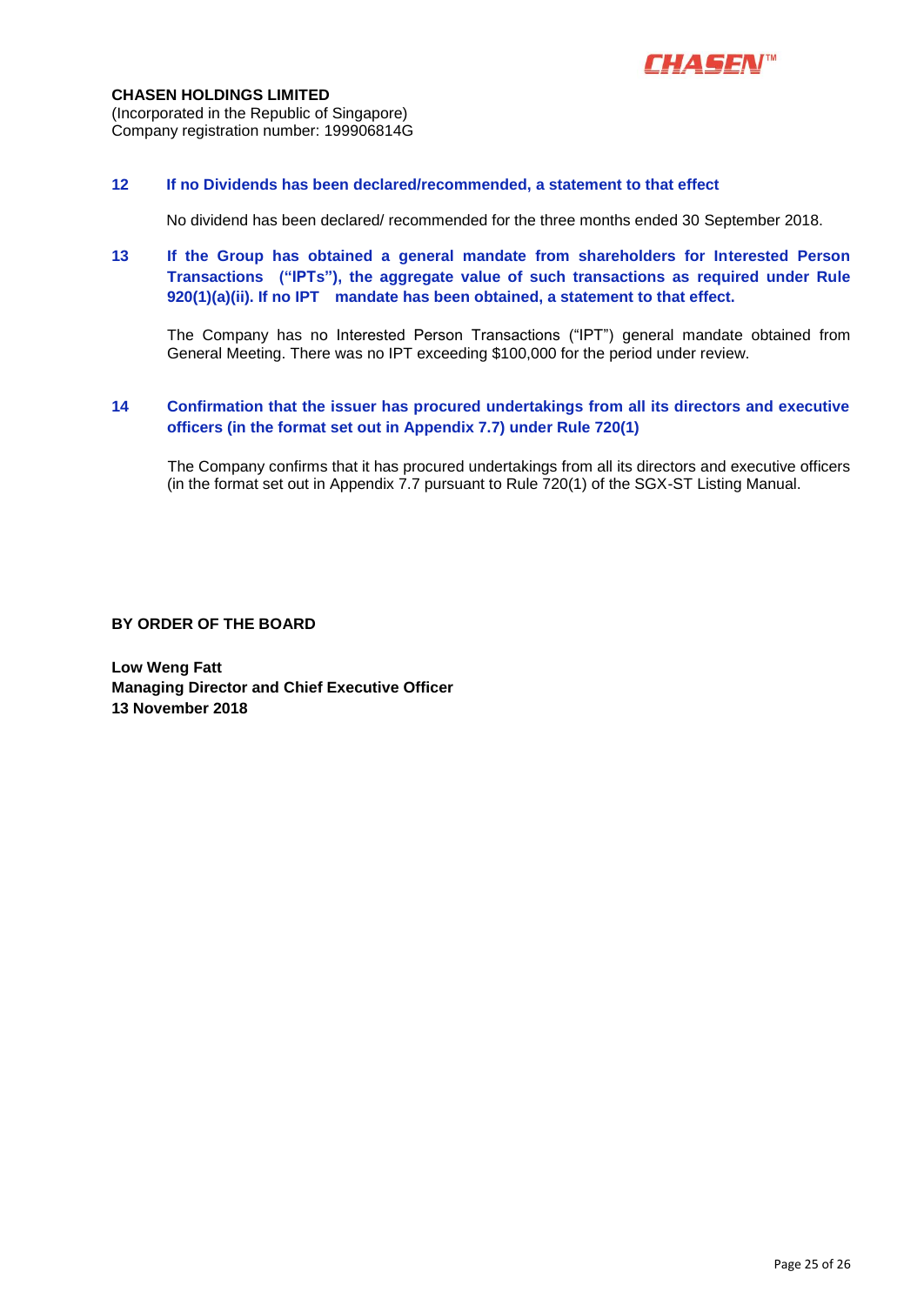

# **Confirmation by the Board pursuant to Rule 705(5) of the Main Board Listing Manual**

We, Low Weng Fatt and Siah Boon Hock, being two directors of Chasen Holdings Limited (the "Company"), do hereby confirm on behalf of the board of directors of the Company that, to the best of our knowledge, nothing has come to the attention of the board of directors of the Company which may render the unaudited financial statements for the second quarter and half year ended 30 September 2018 to be false or misleading in any material aspect.

**On behalf of the Board of Directors**

**Low Weng Fatt Siah Boon Hock Managing Director and Chief Executive Officer**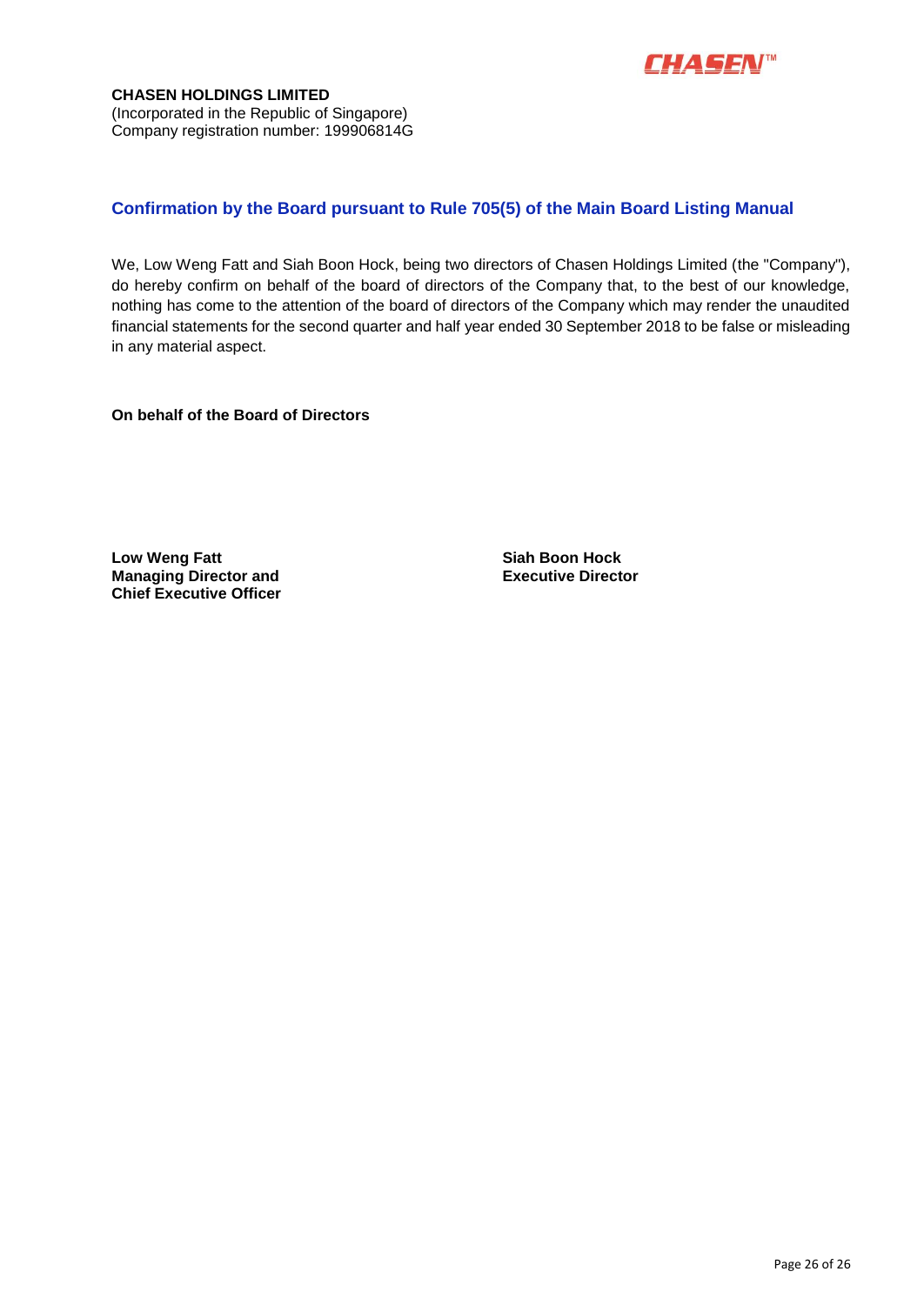

## **Media Release**

# **Chasen Holdings' Net Profit up 38% in 2Q FY2019**

| <b>S\$'000</b>                                  | 2Q            | 2Q            | <b>Change</b> | 1H            | 1H            | <b>Change</b> |
|-------------------------------------------------|---------------|---------------|---------------|---------------|---------------|---------------|
|                                                 | <b>FY2019</b> | <b>FY2018</b> | (%)           | <b>FY2019</b> | <b>FY2018</b> | (%)           |
| <b>Revenue</b>                                  | 33,119        | 29,772        | 11            | 64,713        | 60,990        | 6             |
| <b>Gross profit</b>                             | 8,197         | 7,161         | 14            | 15,338        | 14,181        |               |
| Gross profit margin (%)                         | 25            | 24            | 4             | 24            | 23            |               |
| Profit attributable to shareholders             | 1,315         | 951           | 38            | 2,802         | 1,706         | 64            |
| <b>Fully diluted earnings per share (cents)</b> | 0.34          | 0.25          | 36            | 0.73          | 0.45          | 62            |

• *Specialist relocation business remains star performer*

Latest results are for the quarter and six months ended 30 September 2018

**Singapore, 13 November 2018** – Chasen Holdings Limited ("Chasen") has delivered its 10<sup>th</sup> consecutive quarterly net profit, bolstered yet again by its specialist relocation arm, which moves sophisticated machinery for manufacturers and fits out production plants.

Net profit attributable to shareholders for its second quarter ended 30 September 2018 ("**2Q FY2019**") rose 38% from the same period last year ("**2Q FY2018**") to S\$1.3 million. Fully diluted earnings per share increased to 0.34 Singapore cent from 0.25 Singapore cent. Excluding a one-off professional fee paid for services rendered prior to the financial period under review, the net profit attributable to shareholders would have increased to \$1.5 million (or by 64%).

The improvement came on the back of an 11% rise in revenue to S\$33.2 million, with the specialist relocation business driving much of the top-line growth. This in turn lifted Chasen's gross profit by 14% to S\$8.2 million, the highest since its financial fourth quarter ended 31 March 2017. Gross profit margin edged up to 25% in 2Q FY2019 from 24% in 2Q FY2018.

Revenue for 1H FY2019 increased 6% to S\$64.7 million. With the contributions from 2Q FY2019, Chasen's earnings attributable to shareholders for the first six months of its current financial year ("**1H FY2019**") rose 64% from the same period a year earlier to S\$2.8 million.

Chasen expects to sustain its growth momentum in the quarters ahead as it recognises contributions from several new projects. Since the start of its current financial year in April, it has secured nearly S\$60 million worth of new projects.

These include specialist relocation projects in China and South East Asia; warehousing and cross-border trucking assignments for its third-party logistics business segment; as well as projects in Singapore and China requiring its technical and engineering services.

In seeking to further expand its specialist relocation business in China, Chasen recently completed construction of its first phase 110,000-sq ft warehouse cum office and worker quarters facility in Chuzhou in Anhui province. The property is already in use and the warehouse would be fully occupied for the next two years. Plans are afoot to develop the remaining land to provide cleanroom facilities to enable original equipment manufacturers to refurbish equipment for their PRC clients as well as to cater to a developing secondary market. The new facility would also enable the PRC subsidiary to develop additional revenue stream to complement its specialist relocation capability.